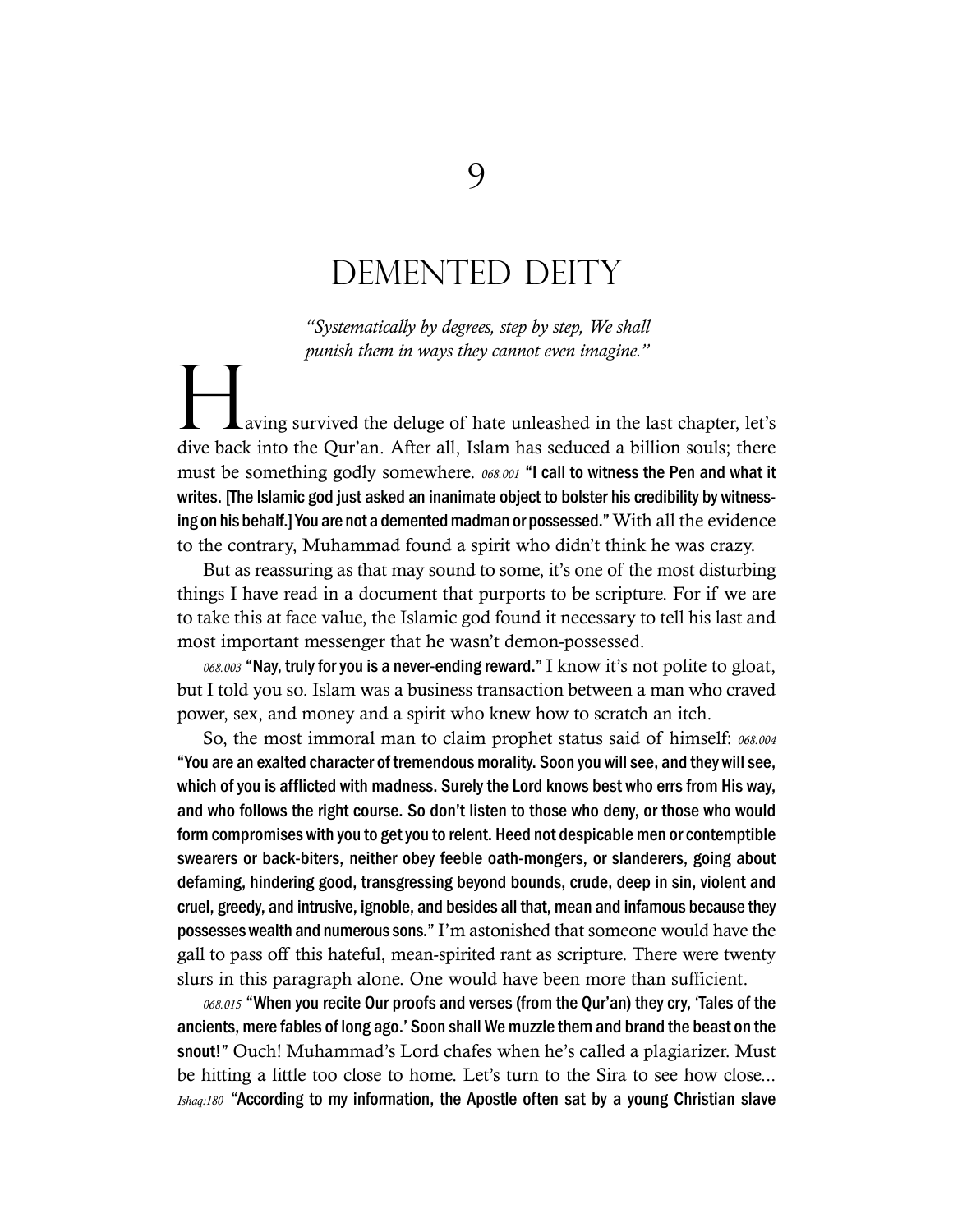named Jabr. The Meccans said, 'He is the one who teaches Muhammad most of what he brings.' Then Allah revealed, *016.103* 'We know what they (pagans) say: "It is only a mortal man who teaches him (Muhammad). But the tongue of the man they wickedly point to is notably foreign, while this (Qur'an) is pure Arabic.'" When accused of plagiarism, the best Team Islam could do was to claim that the Bible Jabr was quoting from wasn't written in Arabic. That's a problem. First, by responding to the Meccan's claim that Muhammad was out of his mind, a demon-possessed madman, plagiarizing scripture, the Qur'an confirmed that these were legitimate concerns. Muhammad's kin were convinced he was demon possessed and insane.

Second, the Qur'an continues to reflect man's least civil nature rather than rising above the fray and inspiring humankind. Name-calling isn't divine and the never-ending argument isn't motivational. Further, without the supplemental "scripture" from the Hadith, the Qur'an's response is senseless. No one would have any way of knowing who was talking to whom, or why. Senseless material that floats aimlessly outside place, circumstance, and time doesn't belong in a book that claims to be dictated word for word by God.

Third, if Arabic was Allah's chosen language for revelation, why were "his" earlier revelations written in Hebrew and Greek? And as illiterates, Team Islam remains confused as to how translations work. Words are just tools, names for things and ideas mankind uses to convey a message. Every language has a word for demon, god, mad, and plagiarize. But this argument goes to the root of why today's Muslims say their Qur'anic message can't be translated—they still don't understand the nature of language. Little do they know, the Greek Gospels they are so fond of claiming credit for literally began their existence as translations of Aramaic conversations.

Fourth, the source of the Qur'an's inspiration and its audience was so dimwitted, the claim was posited that changing the language obfuscated the source. That's as lame as Muslims claiming that Muhammad couldn't have stolen his Qur'an from the Bible because he couldn't read—suggesting the surahs were miraculous. Yet even the Qur'an pokes holes in this argument by saying the Jews incorrectly *read* their scriptures to Muhammad, saying words that weren't really on their scrolls. All this Christian source had to do was to verbally convey the gist of the Biblical stories. And judging by the quality of the material we are reading, the prophet was qualified to twist them from there.

Fifth, by bringing this argument, the Qur'an injured itself. The rebuttal is a lie. The Qur'an wasn't written in "pure Arabic." The plethora of parentheses in the Qur'an text we have been examining proves this. They were put there to fill in missing words, fix the grammatical errors, solve the problem of dangling participles, and render a discernable message. Moreover, as you'll discover in the "Source Material" appendix, the Qur'an's most important words are foreign. They are Christian Syriac or Rabbinic Hebrew. Allah's book contains many words that have no meaning in any language, including Arabic. In its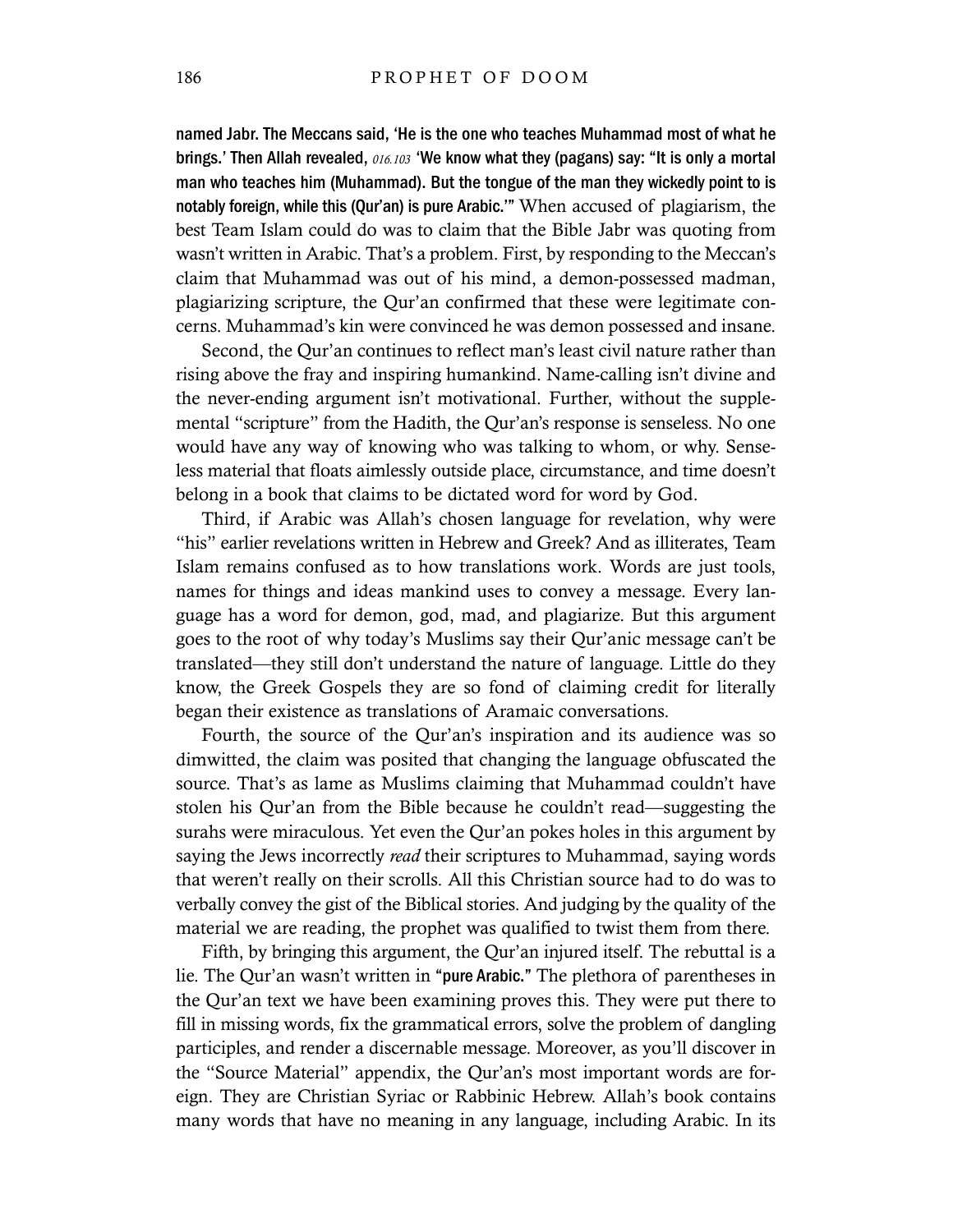defense, the Qur'an says only Allah knows what they mean. But that defeats the whole purpose of scripture.

While we're on the subject of exposing the words of fools, the 16<sup>th</sup> surah says: *016.103* "When we replace a message with another, and Allah knows best what He reveals, they say: 'You have made it up.'" The Meccans recognized that Muhammad's Qur'an recitals were conflicting, and that the prophet couldn't keep his stories straight. They knew that internal contradiction was the surest sign that something was bogus. Since Muhammad wasn't able to refute his critic's claims, he had his spirit friend belittle them. Even today, unable to defend Islam, Muslims slander and threaten their accusers.

The warning: "Surely We will try them..." in the  $68<sup>th</sup>$  surah is followed by seven verses of incoherent gibberish. I'll pick up the scripture reading at the 25<sup>th</sup> verse: "So they [Muhammad's Meccan tormentors] departed, conversing in secret, saying, 'We have lost our way.' And when they saw it [?], they said: 'We are in error! We are made to suffer.' They turned, one against another, in reproach, blaming each other. They said: 'Alas for us! We were disobedient.' Said they: 'Woe to us! Such is the punishment (in this life), but greater is the punishment in the hereafter.'" Nothing pleases an insecure and abused man more than the thought of his critics groveling at his feet—admitting that they were wrong. And when they beg for mercy, none is given. The Qur'an is little more than a mirror reflecting Muhammad's inadequacies.

*068.035* "Shall We treat those who submit and obey (Muslims) like the disbelievers?" Muhammad's favorite words: "submit and obey." They permeate the Qur'an. The prophet's Islamic empire would be based upon this simple formula.

"What is the matter with you? How do you judge? Have you a scripture wherein to learn, or have you a book to read?" Yes. It's called the Bible. Comprised of the Torah, Poets, Prophets, Gospels, and Epistles. Muhammad would soon come to learn about this book. He'd steal from it, call it inspired, and then assail it. Yet on this day, he's simply illiterate and ill-informed. Taunted by his hecklers, he says that he's better than they are because they don't have a book to read. In actuality, it was Muhammad who had no book and could not read. The Qur'an never approached being a book during Muhammad's lifetime no matter how many times he and his deity called it one. The surahs remained a loosely kept and unordered assemblage of oral recitals for decades.

*068.041* "Or do you have Partners? Then let them produce their partners, if they are truthful!" This is a cheap shot. Muhammad is suggesting that the lesser Ka'aba idols are not on par with his deity. Yet since he was never able to coax a single miracle, not even a wiggle, out of either of his stone gods, Ar-Rahman or Allah, this is hypocritical. "On the day when the great calamity of doom befalls them in earnest, and they are ordered to prostrate themselves, they will not. On that day there shall be a severe affliction. Their eyes will be downcast, abasement stupefying them; ignominy will cover them. Seeing that they had been summoned beforehand to bow in adoration, while they were still whole and unhurt, they refused." Requiring prisoners to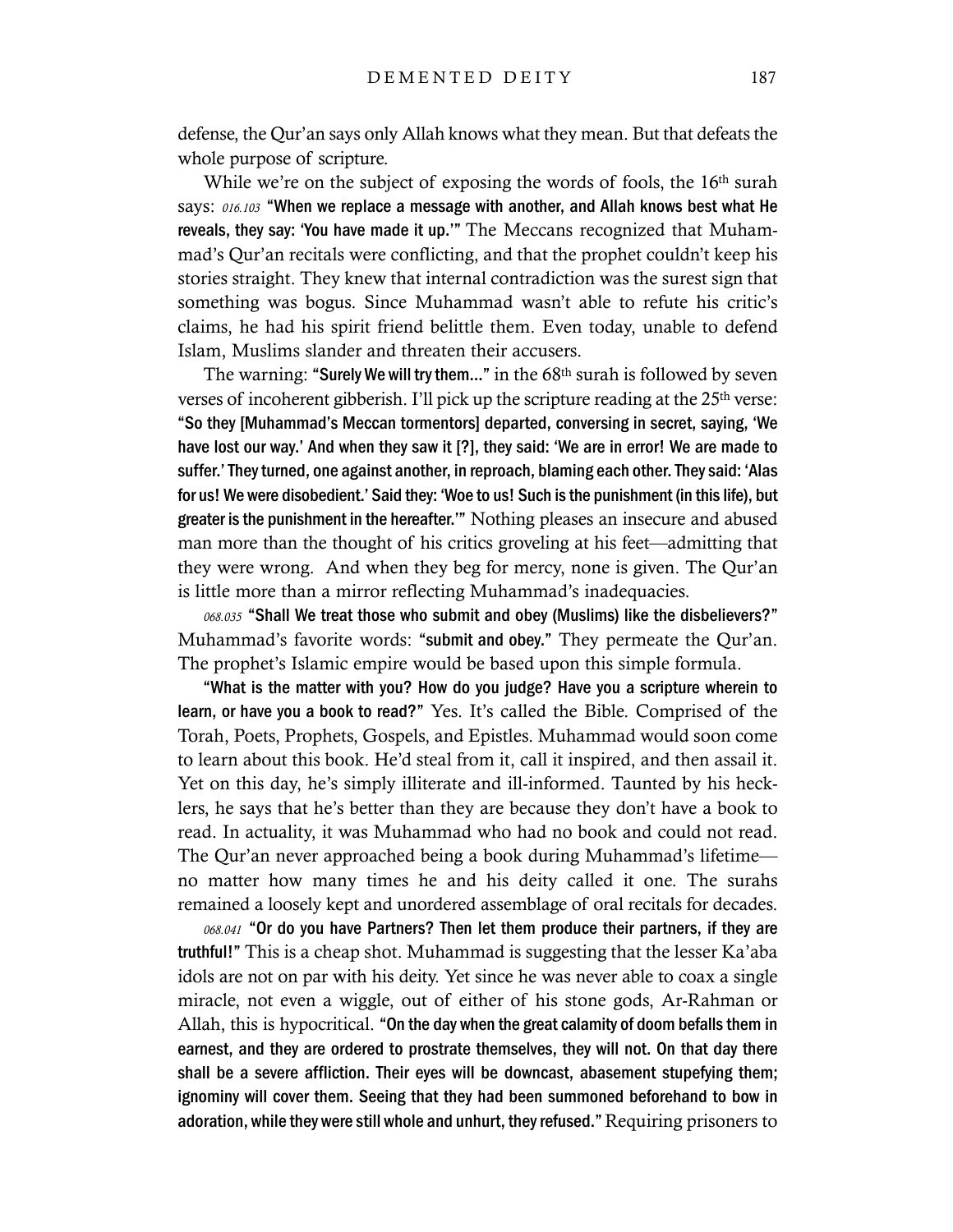bow while "still whole and unhurt," sounds more like a POW camp than a place conceived, built, and managed by God—unless, of course, this "god" is Satan.

*068.044* "Then leave Me alone with such as reject this Message and call Our pronouncements a lie." Once again, the dark spirit of Islam wants to be left alone with his victims so that he can torture men personally. It's hard to imagine a spirit, other than Satan, wanting to spend his days abusing humankind. "Systematically by degrees, step by step, We shall punish them in ways they can not even imagine." What a novel idea: a demented deity.

*068.048* "So wait with patience for the Lord's Judgment, and be not like the companion of the fish, when he cried out in agony, choked with anger." This is Muhammad's attempt to make the story of Jonah and the whale, which he had learned from Zayd, relevant to his situation. And it's not by chance that the four Biblical characters he has mentioned thus far all came out of the Hanif's most famous poem. But feeble is as feeble does: Muhammad can't recall Jonah's name, even though the Hanif gave it to him. And while being absent-minded is forgivable, suggesting that god tortured Jonah is not. Degrading this man and convoluting his mission simply reveals Muhammad's character.

"Had not grace from his Lord reached him, he would have been cast off, corrupt on a barren plain, in disgrace while he was a reprobate." Jonah was neither corrupt nor a reprobate. His mission was to save the Assyrians, the mortal enemy of the Jews, and easily the baddest boys on the planet. He went to their capital, Ninevah, and preached. Yahweh worked a miracle and the Assyrians repented, sparing the nation for a century. (Something America may want to consider.)

*068.051* "And the unbelievers would almost smite you (Muhammad) with their eyes, tripping you when they hear the Message. And they say: 'Surely he is possessed!'" Those who knew Muhammad much better than we could possibly know him today, said that he was possessed by demons. We know this because the dark spirit of Islam attested to it in his book. Perhaps he considered it a compliment.

We have already reviewed the initial verses of the 73<sup>rd</sup> surah. They were allegedly "revealed" shortly after the three-year hiatus in revelation. Now, in the name of full disclosure, it's time to tackle the rest of the recital. Last time we heard the dark spirit say: *073.011* "Leave Me alone to deal with the beliers (those who deny My Verses). Respite those who possess good things for a little while. Verily, with Us are heavy shackles (to bind them), a raging fire (to burn them), food that chokes, and a penalty (torment) of a painful doom."

The 14<sup>th</sup> verse says: "One Day the earth and mountains will be in violent commotion. And the mountains will become a heap of running sand. We have sent to you a Messenger (Muhammad) to witness against you, [not to you, but against you] even as We sent a messenger to Pharaoh." By tying Muhammad to Pharaoh, the Qur'an is telling us why the Biblical story is being corrupted. "But Pharaoh disobeyed the messenger; so We seized him and We laid on him a violent and grievous punishment. So then how can you avoid the punishment if you disbelieve on the Day (of Doom) that will make children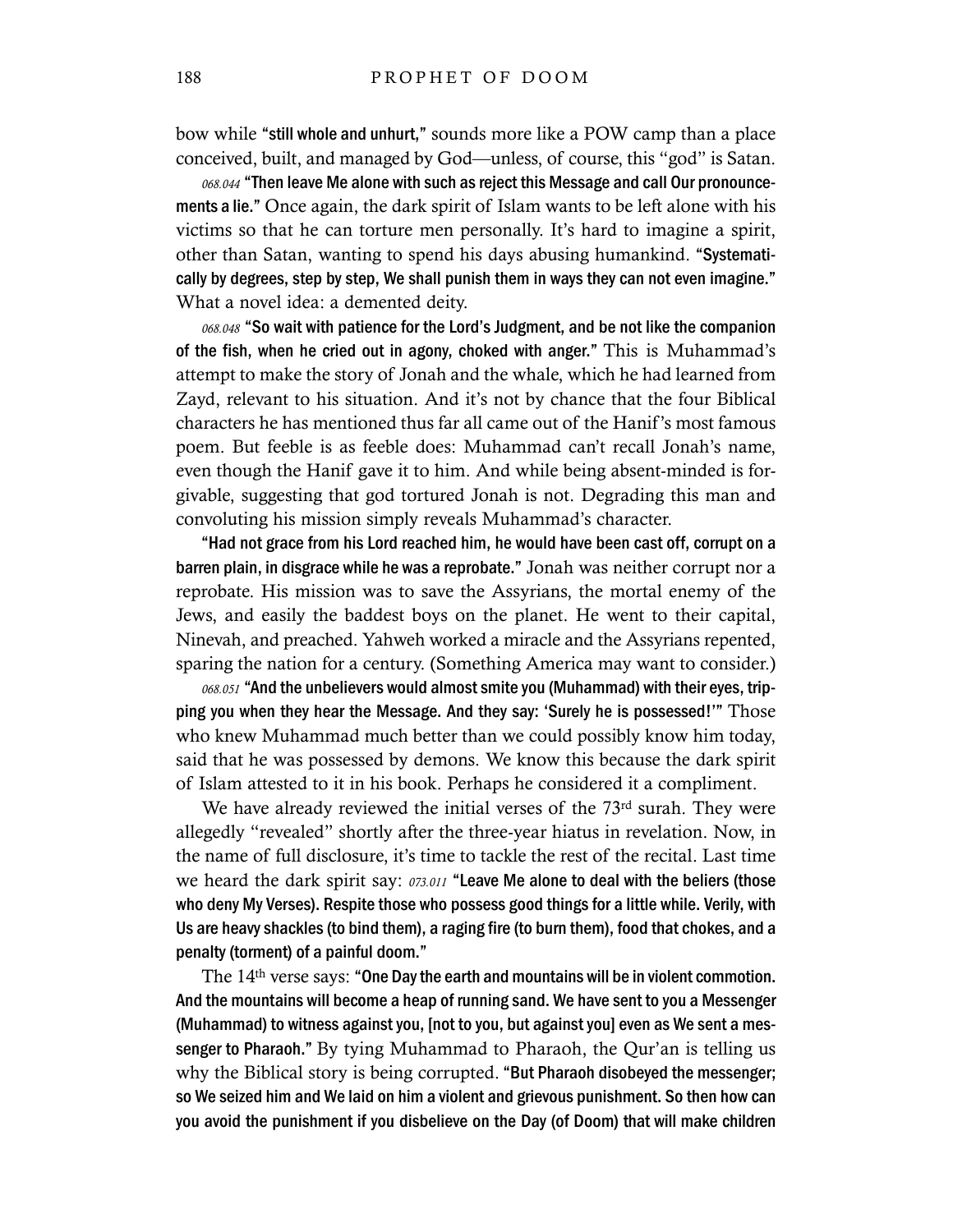## hoary-headed? Whereon the sky will be cleft asunder? His promise must be accomplished."

The last verse of the 73<sup>rd</sup> surah is a sore thumb—completely out of context and time. It's ten times longer than the next longest verse, and it speaks of life in Medina, not Mecca. It says there are many believers, and the Qur'an is too long to recite in one night. Muhammad speaks of travels, of fighting in Allah's Cause, of booty, the payment of the zakat, or religious tax, and of giving Allah a "goodly loan."

To stay in Mecca, we'll skip over it and return to the company of demons. Turns out they loved this incessant talk of hell fire, ripping men apart, shackles, and chains. In seventh century Arabia, devils were called jinn. The spirit who inspired the Qur'an loved his tribe so much, he named the 72<sup>nd</sup> surah in their honor: "The Jinn." Listen to what Satan, I mean Muhammad's Lord, had to say about his prophet's dubious fan club. *072.001* "Say (Muhammad): 'It has been revealed to me that a group of (three to ten) Jinn listened (to the Qur'an). They said, "We have heard a really wonderful recital (of this Qur'an)! It guides to the Right Path. We have come to believe it. We shall not associate anything with our Lord."' This confirms that Muhammad and the demons serve the same Lord. They believe in the same scripture. They have the same religion.

*072.003* "And exalted be the majesty of our Lord [Satan]: He has taken neither wife nor son. There were some foolish ones among us, who used to utter preposterous things, atrocious lies against the Lord; We Jinn had thought that no man or jinn would ever say anything untrue about the Lord." Not only does Satan's tribe love the Islamic Lord and his Qur'an, they're willing to attack his competitors and detractors. Yes, Muhammad's god had competitors, and they ranged from puny local rock idols like Allah's daughters Manat, Al-Uzza, and Al-Lat to Yahweh.

Stealing from Zayd, the Qur'an goes on to report: *072.006* "But there were men among mankind who took shelter with the male jinn. But they (jinn) increased them in waywardness, folly, and revolt. And surely they came to think as you thought, that the Lord would not raise up any Messenger." If Muslims weren't killing us, this pathetic attempt at scripture would be funny. The tale begins much like the 46<sup>th</sup> surah which we reviewed earlier, by claiming jinn think the Qur'an is wonderful. They endorse Muhammad's recital saying it's the straight path to *their* Lord. Then, two verses later these very same jinn are accused of increasing people's waywardness, folly, and revolt. The author of this surah seems irrational.

We've been told that Islam's god ambushes men and places wardens over hell so that his creation will burn in the shooting flames. Now the Qur'an says these fearsome things are in heaven: *072.008* "We jinn pried into the secrets of heaven; but we found it filled with fierce guards, stern wardens and flaming fires. We used to sit there in, hidden in observatories, trying to steal [an interesting choice of words] a hearing; but any who listen now will find a shooting star and a flaming fire watching him, lying in wait as an ambush for him." Muhammad's spirit is confusing heaven with hell.

*072.010* "And we Jinn know not whether harm or evil is the intended fate of all men on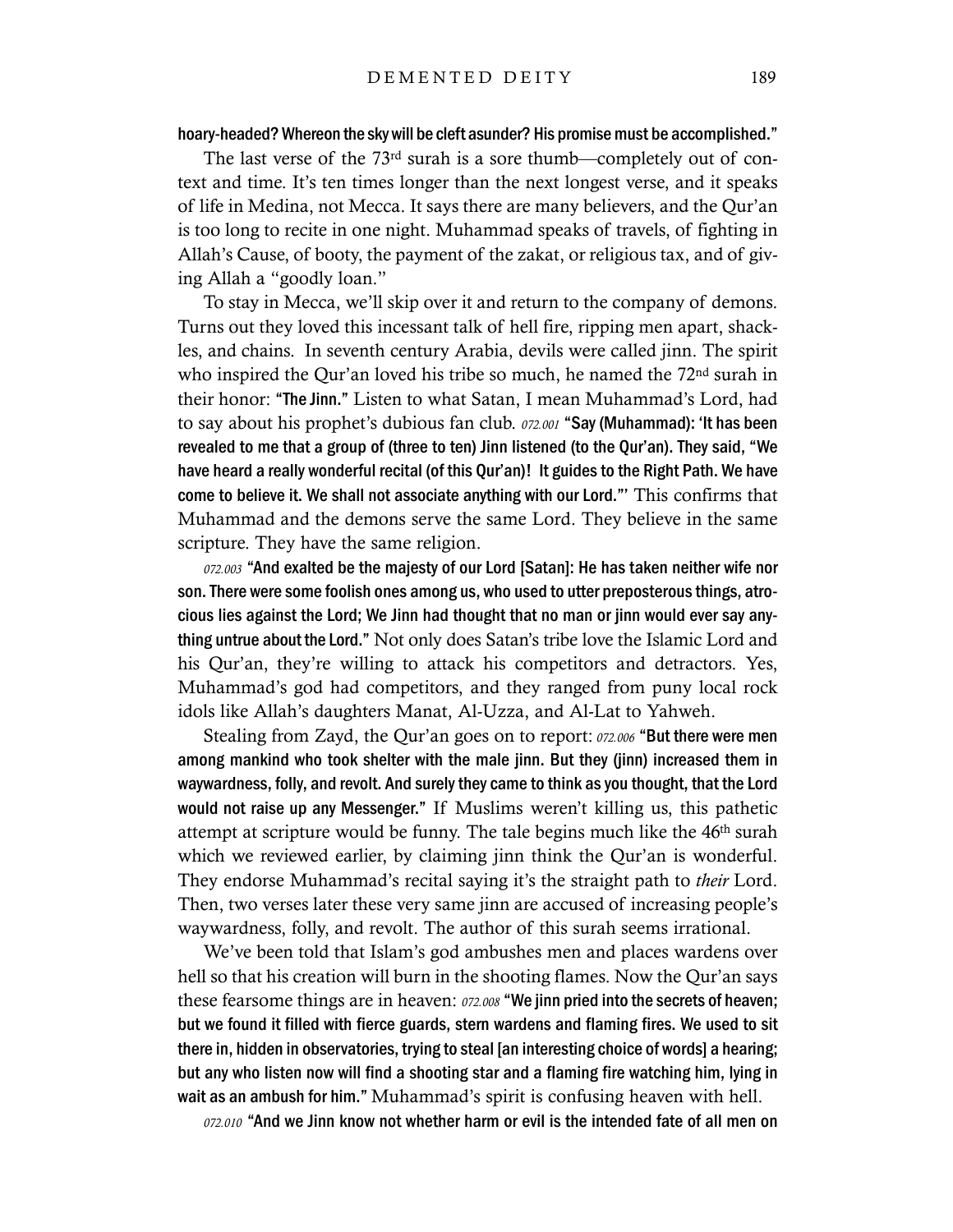earth, or whether the Lord intends to give them some guidance." The Islamic god has just dug himself in deeper. He started this "revelation" saying that the jinn listened to Muhammad reciting his Qur'an—Islam's guidance to all mankind. They gave it the Good-Ka'aba-Keeping Seal-of-Approval. Now he says the jinn are clueless as to whether the lord will guide men or just fire up the godly barbeque and roast them. While I'm certain God didn't inspire this mess, it begs the question: who would be willing to promote such an obvious fraud? Who would create heaven and hell with wardens and fiery missiles? Who needs to be praised and feared? Who thinks decadence and carnal lust are heavenly. Who wants to lure men to their doom?

The spirit who leads men astray by appearing to be enlightened said, *072.011* "There are among us [jinn] some who are upright, some otherwise; we follow divergent ways (religious sects). But we came to realize that we could not weaken the Lord on earth, nor by any means frustrate Him. We cannot escape, outpacing Him by flying away."

Demonic spirits loving the Qur'an is so condemning of Islam it bears additional scrutiny. The Qur'an tells us that jinn were made of fire, like Satan, and belong to his tribe. In fact, in surah 18:50 Allah says that Satan is a jinn. The Qur'anic angels, by contrast, were made from light. As an interesting aside, the only earthly source of light in Muhammad's Mecca was fire. Angels and Devils would have been indistinguishable from his perspective and definition. He would not have been able to tell Gabriel from Lucifer (although he would have liked Lucifer a whole lot better).

Just to make sure we've got this demonic jinn thing right, let's look at some Bukhari and Muslim Hadiths. Perhaps Lucifer is really being confused for Gabriel. *Bukhari:V6B60N332* "The Prophet said, 'Last night a demon from the Jinn came to me to disturb my prayer, but Allah gave me the power to overcome him. I intended to tie him to one of the pillars of the mosque till the morning so that all of you could see him.'" If you recall, Muhammad was terrorized by Gabriel. However, he had no problem with the Devil. As I said, he has them confused.

The Qur'an says jinn are invisible, so someone must have wondered how Muhammad knew they'd heard his recital. He offered this explanation: *Bukhari:V5B58N199* "'Who informed you Prophet about the Jinn when they heard the Qur'an?' He said, 'A tree informed me about them.'"

Satanic soothsayers work with the jinn who just testified that the Qur'an was truthful: *Bukhari:V9B93N650* "Some people asked the Prophet about soothsayers. 'Allah's Apostle! Some of their talks come true.' The Prophet said, 'That word which happens to be true is what a Jinn snatches away by stealth (from Heaven) and pours it in the ears of the soothsayer with a sound like the cackling of a hen. The soothsayer mixes it with one hundred lies.'"

This is as stunning as it is incriminating: *Bukhari:V6B60N475* "Allah's Apostle became sick and could not offer his prayer. A lady came and said, 'Muhammad! I think that your Satan has forsaken you, for I have not seen him with you for two or three nights!'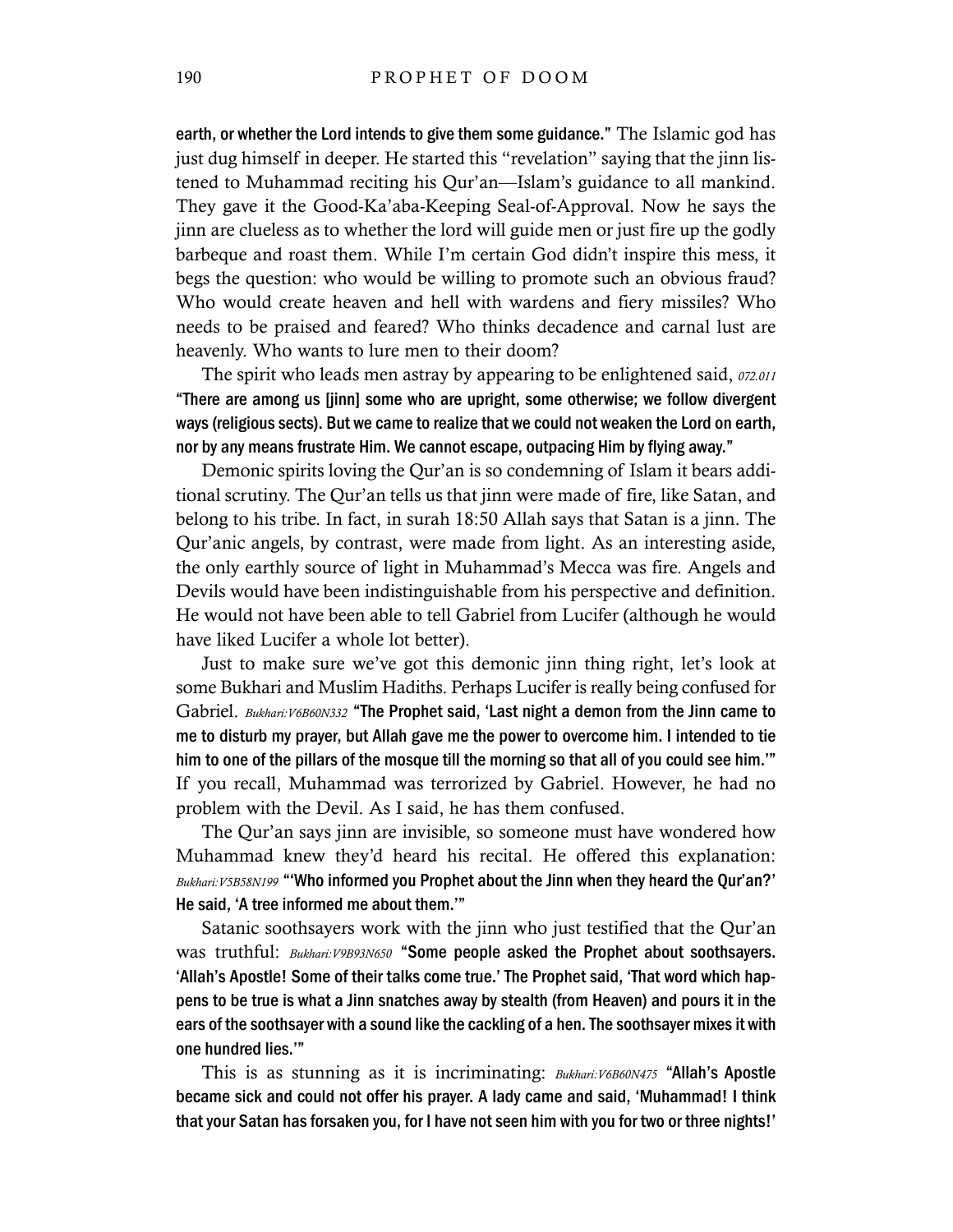On that Allah revealed: 'By the night when it darkens, your Lord has neither forsaken you, nor hated you.'" (Qur'an 93:1) Accused of being forsaken by Satan, Muhammad says that his lord has not forsaken him. He doesn't deny the Devil.

The man who never allowed the Qur'an to be written or read, only spoken, during his life, revealed that seductive speech was magic. **Bukhari:V6B60N662** "Allah's Apostle said, 'Some eloquent speech is as effective as magic.'" *Bukhari:V9B87N127* "The Prophet said, 'I have been given the keys of eloquent speech and given victory with terror.'" Then speaking of magic, the Devil's most seductive tool, we learn: *Bukhari: V6B60N658* "A man worked magic on Allah's Apostle until he started imagining that he had done a thing that he had not really done."

Earlier, the Meccans said "spitting and blowing" were signs that someone was demon-possessed, that they were a sorcerer, or a soothsayer. You don't suppose Muhammad did these things? *Bukhari:V7B71N643* "I heard the Prophet saying, 'If anyone of you dreams something he dislikes, when you get up, blow thrice on your left.'" The next time he was asked the same question, he replied: *Bukhari:V9B87N115* "If you spit on the left side of your bed the bad dream will not harm you."

*Bukhari:V6B60N373* "The Prophet explained, 'Paradise and Hell argued…. Allah said to the Hell Fire, "You are my (means of) punishment by which I torment whoever I wish of my slaves. You will have your fill. As for the Fire, it will not be filled until I put My Foot over it.'" Allah has not delegated torture. He is a hands-on participant.

Having been possessed by the devil, Muhammad was an authority on them. He even admitted to having a devil as an attaché but said that Allah commanded him. *Muslim: B039N6757* "Allah's Messenger said: 'Everyone has an attaché from amongst the jinn (devils).' [The translator recognized that jinn and devils were indistinguishable.] The Prophet's Companions asked: Allah's Messenger, is there one with you too?' He said: 'Yes, but Allah helps me so I am safe from his hand and he does not command me but for good.'" Judging by the demented and immoral tone of the Qur'an, Satan has been allowed to define the word "good," too.

Knowing the truth about Allah, Muhammad didn't want anyone questioning how his Lord was conceived. *Muslim:B001N0244/Bukhari:V4B54N496* "The Messenger of Allah observed: 'Satan comes to everyone of you and says, "Who created this and that," until he asks, "Who created your Lord?" When he comes to that, one should seek refuge and keep away from such idle thoughts.'" Lucifer was created by Yahweh which proves he wasn't God.

Speaking of his own ministry: *Bukhari:V4B55N554* "Allah's Apostle said, 'Shall I not tell you about the a story of which no prophet told his nation? Someone will bring with him what will resemble Hell and Paradise, and what he will call Paradise will be actually Hell.""

A tradition related by both Bukhari and Muslim protest that Muhammad's demonic encounter was validated historically. How, pray tell? "The Prophet was going to visit a fair with some Companions. On the way a company of the jinn happened by. When they heard the Qur'an being recited, they tarried and listened attentively. This event is described in the Qur'an and shows that the jinn who heard the Qur'an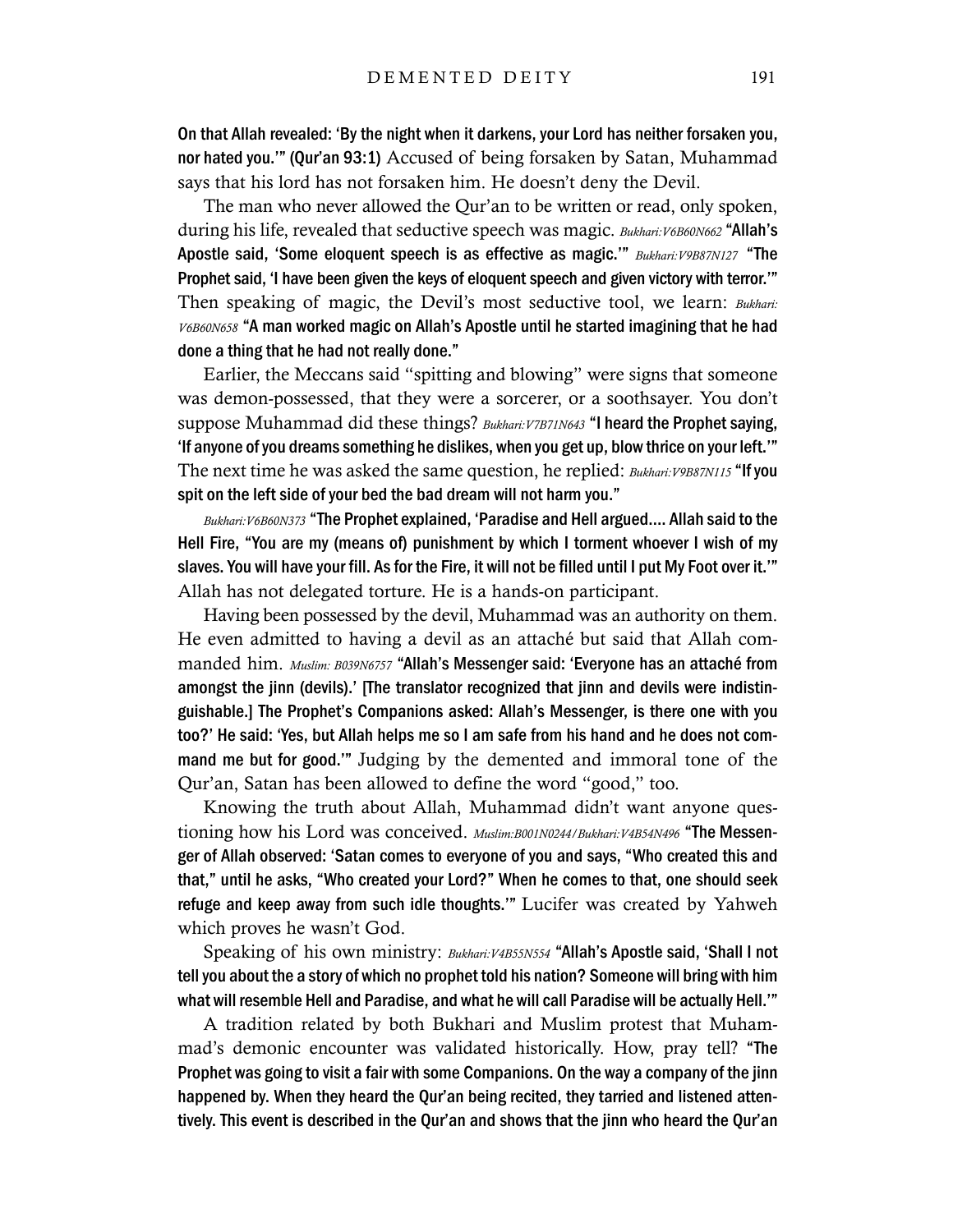were polytheists and deniers of the Prophethood of Muhammad. Then, it is confirmed historically that the Prophet was able to convince them to worship Allah alone."

While on the subject of demented deities, please consider: *Bukhari:V4B54N482* "Allah's Apostle said, 'The Hell Fire complained to its Lord saying, "O my Lord! My different parts are eating each other up." So, He allowed it to take two breaths, one in winter, the other in summer. This is the reason for the severe heat and bitter cold you find in weather.'" Muslims believe God inspired these words. *Bukhari:V4B54N487* "The Prophet said, 'The Hell Fire is 69 times hotter than ordinary worldly fires.' So someone said, 'Allah's Apostle, wouldn't this ordinary fire have been sufficient to torture the unbelievers?'"

Team Islam knew that demons loved the darkness of night. *Bukhari:V4B54N533* "Muhammad preached, 'Cover your utensils, tie your water skins, close your doors, and keep your children close at night, as Jinn spread out at such time and snatch things away. When you go to bed put out your lights, for they may use a candle to burn you and your house.' Ata added, 'The Prophet actually said, Devils, instead of Jinn.'"

As you read the next two Hadith, remember, Islam claims they're scripture. *Bukhari:V4B54N516* "The Apostle said, 'If anyone rouses from sleep and performs the ablution, he should wash his nose by putting water in it and then blowing it out thrice, because Satan has stayed in the upper part of his nose all night.'" *Bukhari:V4B54N492* "It was mentioned to the Prophet that a man slept in and missed the morning prayer. The Prophet said, 'Satan urinated in his ears.'" If Muhammad's dark spirit were not Satan, why would the Devil be upset by a Muslim missing prayers?

Muhammad's propensity to cavort with demons is unnerving. Each encounter unravels the fabric of Islam's credibility. As such, I took the liberty of pulling some analysis from Maududi's Qur'an commentary. "The jinn used to be able to eavesdrop on heaven but suddenly they found that angels had been set as guards and meteorites were being shot on every side so that they could find no place of safety to hear the secret news. They had set about searching for the unusual thing that had occurred on the earth to explain why the security measures had been tightened up. Many companies of jinn were moving about in search when one of them, after having heard the Qur'an from the Prophet, formed the opinion that it was the very thing which had caused all the gates of the heavens to be shut against them." There must be something in Islam that turns men's minds to mush.

Maududi continues to press the Islamic case. "Before one studies 'The Jinn' surah one must know the reality of jinn so as to avoid mental confusion. Many misunderstand, thinking that jinn are not real, but only a figment of ancient superstitions and myths. They have not formed this opinion on the basis that they have known all the realities and truths about the universe. They cannot claim to possess any such knowledge.... The person who thinks that what he does not perceive, does not exist, and what exists must necessarily be perceived, provides proof of the narrowness of his own mind. With this mode of thought, not to speak of the jinn, man cannot even acknowledge any reality…. Muslims have given strange interpretations to the clear statements of the Qur'an about jinn, Iblis, and Satan. They say that this does not refer to any hidden creation, but implies man's own animal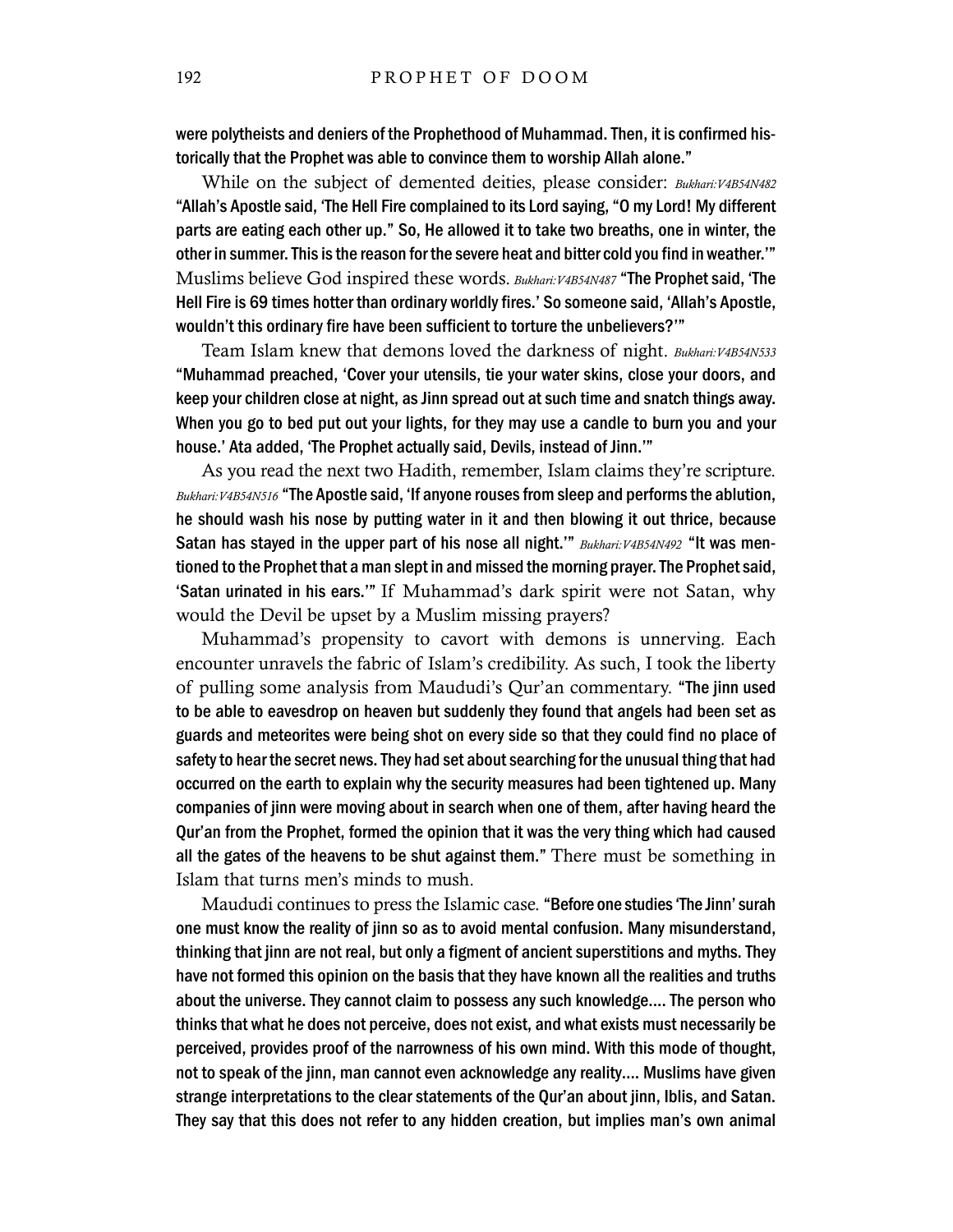forces, which have been called Satanic. But the statements of the Qur'an in this regard are so clear and explicit that this bears no relevance. The Qur'an leaves no room to regard the jinn as a human species. At the creation of Adam, Iblis resolved to misguide mankind, and since then the jinn have been persistently trying to mislead man. They deceive with evil suggestions, beguiling, and making evil seem good." Maududi hasn't helped his cause. By trying to convince us that the jinn are not only real, but deceitful, he has condemned Islam. "The Jinn" surah reveals that jinn endorse the Qur'an. Maududi confirms that the Qur'an claims that jinn exist to "deceive with evil suggestion, beguiling, and making evil seem good." Therefore, the Qur'an must be designed to "misguide mankind," to "deceive," to make "evil seem good." Nice job, professor.

Now that we understand jinn, it's time to finish their surah. *072.013* "So, since we [Jinn] have listened to the guidance (of this Qur'an), we have accepted (Islam): and any who believes in his Lord has no fear of loss, force, or oppression." If that's the case, why was so much of the Qur'an fixated on the ongoing oppression Muhammad endured? This leaves us with only three alternatives: Muhammad didn't believe in his lord, god was telling us a lie, or Islam's deity was impotent and couldn't protect his prophet. Perhaps we've stumbled onto something.

*072.014* "Amongst us are some Muslims (who surrendered, submitting), and some who are disbelievers. Those who submit in Islam—they have sought the path of right path." Submission to god and messenger is the essence of Islam. Muhammad was able to gain what he coveted by threatening men with hell's fires, by seducing them with paradise's virgins, and by forcing them to into submission with jihad.

*072.015* "But the Qasitun (disbelievers) are the firewood of hell." What sounds more warped to you: a god who turns his creation into firewood, or a man who threatens such nonsense to coerce others into submission?

*072.016* "If they (non-Muslims) had remained on the right path, We should have given them plenty to drink that We might try them by that means." No matter how this is interpreted—it's weird. How could non-Muslims have been on the right path? How can drinking be a trial? And why try those who are on the right path in the first place?

The Islamic god isn't a very nice spirit. "If any turns away from the reminder of his Lord (the Qur'an), He will thrust him into an ever growing torment, and cause for him a severe penalty." Once again, it's "god" doing the thrusting and the inflicting.

If the jinn listen to and vouch for the Qur'an, why is Muhammad being told to say that he can't bring them to right conduct? *072.019* "Yet when the Devotee stood up to invoke his Lord, the Jinn crowded around Him to listen. [The capitalized "Devotee" and "Him" refer to Muhammad as he was the only one reciting. And that's a problem, because to invoke in a religious setting means to call upon or pray to. This puts Muhammad on par with his deity.] Say (Muhammad): 'I invoke my Lord alone, and ascribe unto Him no partner.' Say: 'It is not in my power to cause you Jinn harm. I cannot hurt or benefit you, nor bring you to right conduct.'"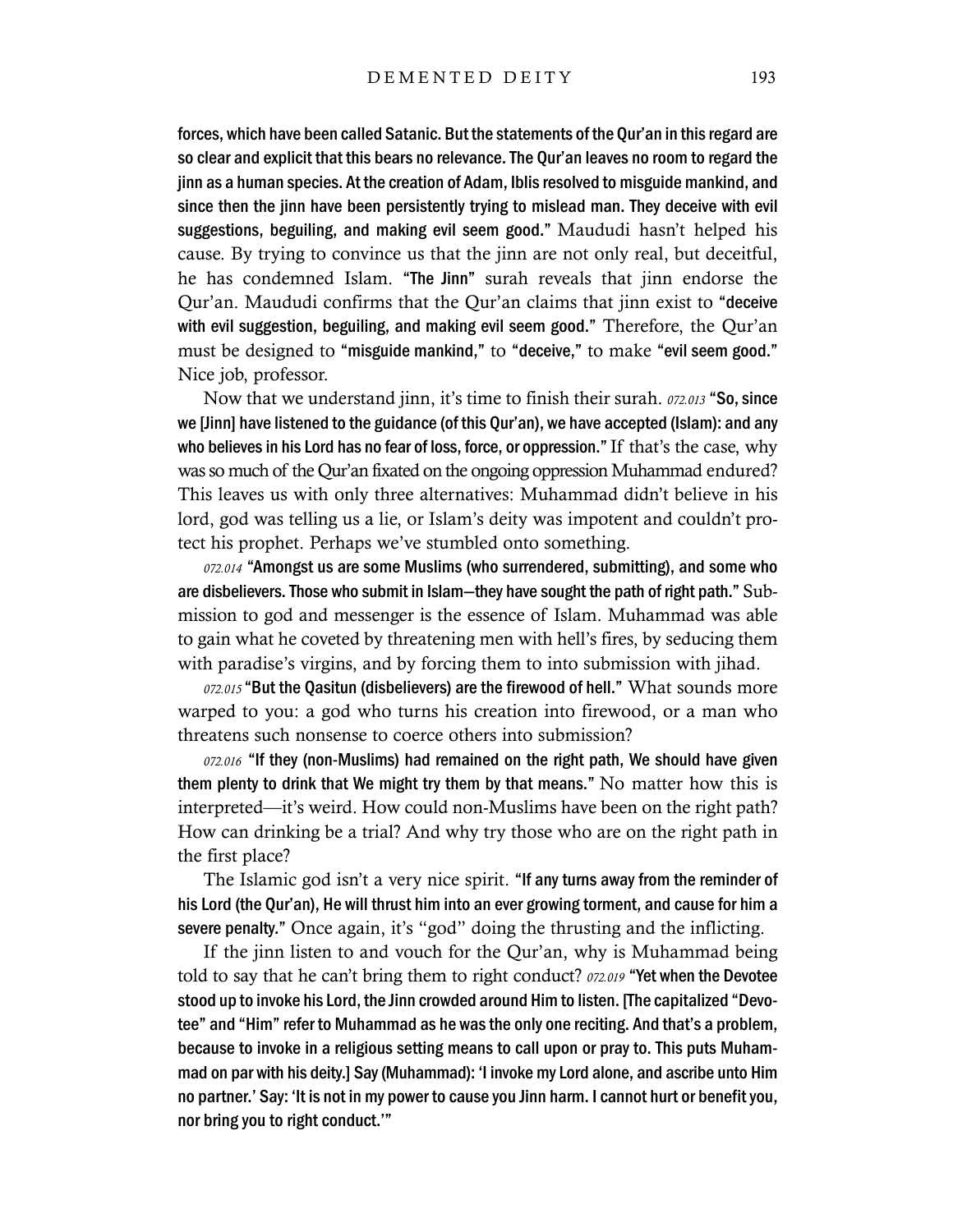Before we hear what the Lord of the Jinn wants Muhammad to say next, it's important to expose the nature of this revelation. The Islamic god isn't speaking for himself. The "Say" format is Muhammad's way of speaking on his own behalf while keeping the semblance, or trappings, of religiosity. He borrowed the style from Zayd. *072.022* "Say: 'No one can save me from God's punishment, nor can I find a place of refuge apart from Him unless I deliver the communications I receive from Him and deliver His Message.' [With that said, the remainder of this verse is supposed to be god talking. Ignore the fact it's written in third rather than first person.] Whoever disobeys the Lord and His Messenger then there is for him the fire of Hell where they shall abide forever." That's Islam in a nutshell. Obey Muhammad or you'll roast in hell.

Some might challenge my conclusions on the basis that I omitted "Lord." Fact is, neither Allah nor Ar-Rahman ever spoke. The only evidence of their existence is Muhammad's testimony. And since *his* story isn't remotely credible, we are left with the deranged ranting of an insecure abuse victim in pursuit of revenge via the Profitable Prophet Plan. You see, all Muhammad had to do was corrupt a mere handful of lost souls with promises of stolen treasure. Once they obeyed, the pirate was in a position to force others into submission. And he did, lining the pockets and satiating the cravings of the desperate men he had lured into his company. Muslims became militants. The militants became murderers. The murderers became terrorists. The terrorists became like Muhammad. And Muhammad became more and more like the god he had created. The circle was complete.

Next we are told that god can't keep a secret and that the all-knowing, allseeing spirit needs to have sentinels hang with his messengers to be certain his messages are delivered. Generals are known to assign sentinels, as are political leaders, but gods are supposed to act like gods. *072.024* "Until they see with their own eyes that [Hell] which they are promised, they will not know who is weaker and less important. Say: 'I do not know whether (the punishment) which you have promised is near, or whether my Lord prolongs its term. (He is) the knower of the unknown, and He does not divulge His secrets to any except to an Apostle He has chosen. And then he makes a band of guards march before him and behind him that He may know that they have delivered the Messages of their Lord. He counts all things.'"

Muhammad's attempts at "religion" were feeble. The preponderance of early Islamic scripture was little more than an angry rant. Since this is pathetic, it begs the question: why bother trying to understand it? Muhammad was obviously a deeply disturbed con man, which makes everything he said irrelevant. Or does it? It wasn't so very long ago that another angry rant, *Mein Kampf*, was discounted for exactly the same reasons.

Though it is dark and twisted, understanding the Qur'an is essential to our survival. Muhammad, like Hitler, succeeded in seducing a sufficient number of misfits into submission to terrorize the world. They poisoned their victims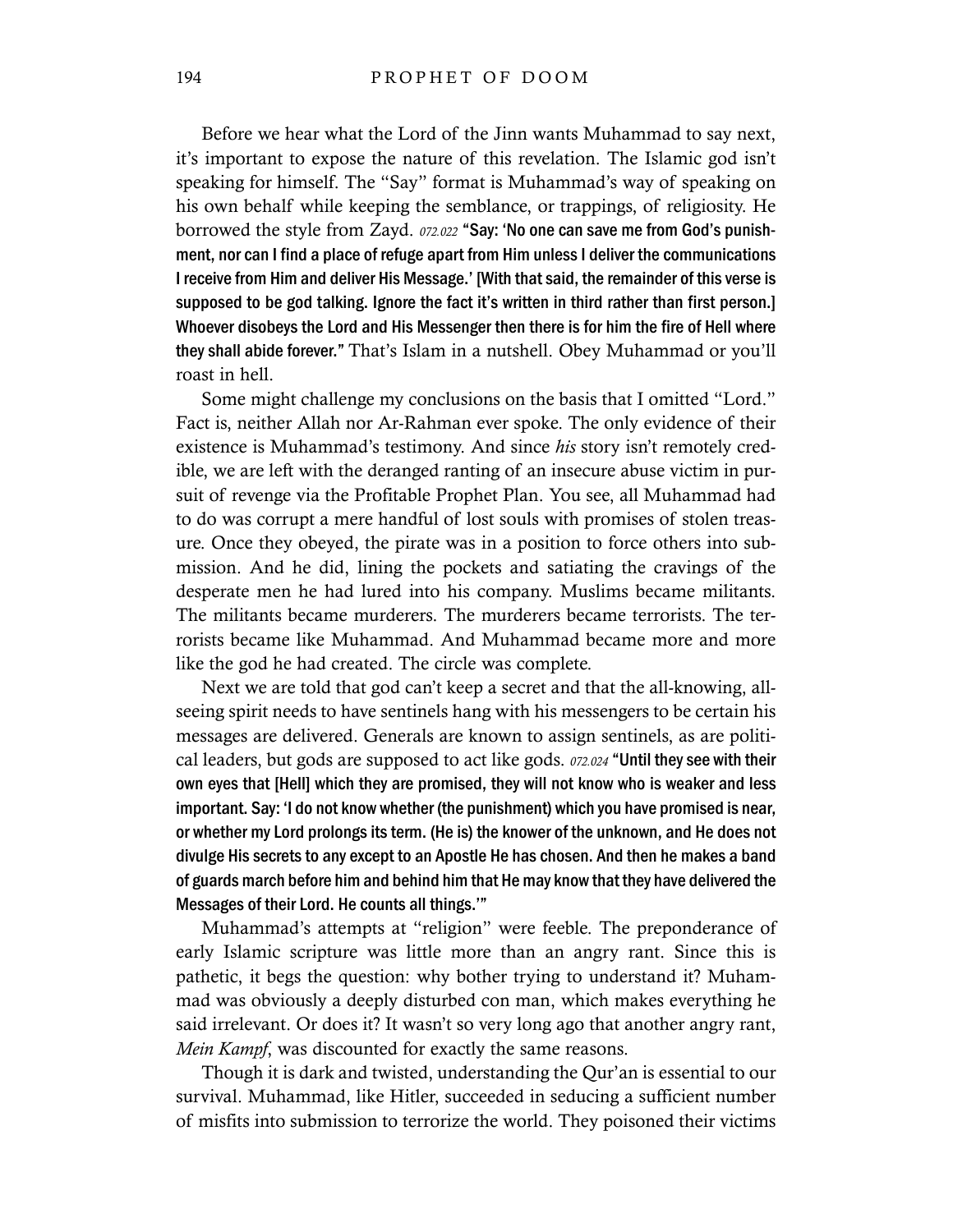with their doctrines, Islam and Nazism—turning good men bad. Consciences were eroded, minds were corroded, and the abused became abusers. They became like their prophet, *der fuhrer*. And the world paid a horrible price.

@ = A 0

The seventh surah is one of many that ties Islam to terror. It began, as you may recall, with Allah launching a blitzkrieg attack on some unsuspecting townsfolk. His line, "Our terror came unto them while they slept," was chilling. We covered the first half of this revelation in the third chapter as it devolved into a disturbing conversation between Allah, Satan, and Adam. Now it's time to jump back in where we left off. *007.039* "The first will say to the last: 'See there! No advantage have you over us; so taste the torment you have earned!' To those who reject Our signs and deny Our revelations, treating them with arrogance, no opening will there be of the gates of the Garden of Bliss, until the camel can pass through the eye of the needle. Such is our reward for the guilty. They shall have a bed on the floor of Hell and coverings of fire; this is how We reward them." The Qur'an may be the only book that is more racist, hateful, and violent than *Mein Kampf*. Hitler gave six million Jews a bed of fire. Muhammad's dark spirit could have been his inspiration.

I have a copy of *Mein Kampf* published immediately after Chamberlain signed the Munich Pact giving most of Czechoslovakia to Hitler. The landfor-peace process was complete; the war had yet to begin. With that in mind, I want to quote from the translators' introduction. As I do, I want you to mentally substitute 9/11 for the annexation of Czechoslovakia, Muhammad for Hitler, the Qur'an for *Mein Kampf*, and Islam for Nazism. "The pact of Munich [9/11] has awakened the American public as never before to the seriousness to the world and to themselves of the Nazi [Islamic] program and consequently to the possible significance of every page of the book that can justly be regarded as the Nazi [Islamic] gospel. Here, in its entirety, for the American people to read and to judge for themselves, is the work which has sold in Germany [the Nation of Islam] by the millions, and which is the bestwritten evidence of the character and spirit of Adolf Hitler [Muhammad] and his government. *Mein Kampf* [the Qur'an] gives the full flavor of the author's mind, conveying his motivations."

As if they were talking about the Qur'an and its author Muhammad, the translators said: "Hitler [Muhammad] was not an artist in literary expression, but a political profiteer often indifferent to grammar and syntax. *Mein Kampf* [the Qur'an] is a propagandistic essay by a violent partisan. As such, it often warps historical truth, sometimes ignoring it completely. We have, therefore, felt it our duty to accompany the text with factual information, which constitutes an extensive critique of the original. No American would like to assume responsibility for giving the public a text which, if not tested in the light of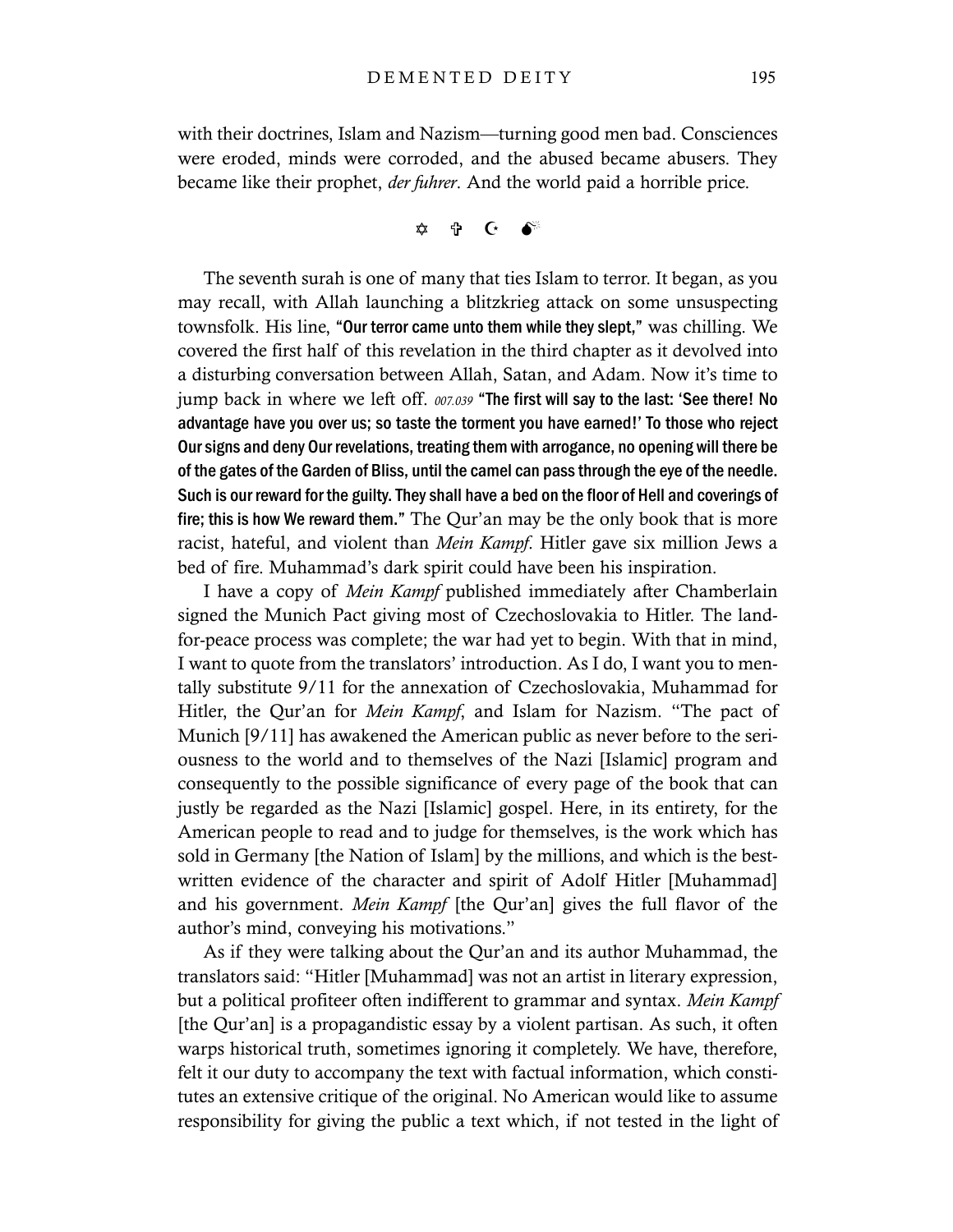diligent inquiry, might convey the impression that Hitler [Muhammad] was writing history rather than propaganda."

Fifty million people perished because we did not heed these words: "In conclusion, read *Mein Kampf* [the Qur'an] with a clear eye and the book will show you what manner of man *der Fuhrer* [the Prophet] is—one who as a boy had nothing excepting a passionate belief that Germany [the Nation of Islam] must obtain a larger place in the sun with the help of the sword. The engines of industry now spin round in trepidation, and the engines of war are piled giddily in higher and higher pyramids. Already the latter are all that really count—the former only serve to create an illusion. There will be no stopping this doctrine until in the world of ideas or ideals there are those which are stronger than those contained in *Mein Kampf* [the Qur'an]. It is our profound conviction that as soon as enough people have seen through this book, lived with it until its revelations are so startlingly vivid that all else is obscured by comparison, the tide will begin to turn."

They said: "We have the deepest regard for the German [Arab] people… so we have elected to set down without malice, yet with all the truth that we can muster, the record of Hitler [Muhammad] and his Struggle [Recital]." Today, the stakes are even higher. With weapons of mass destruction, a billion may die in the wake of our ignorance. So in an attempt to postpone what may be inevitable, starting in the "Mein Kampf" chapter I will compare Hitler's rant with the Qur'an, and Nazism to Islam. But between now and then, take a deep breath and continue to journey with me through the mind and motivations of Hitler's twin, the Prophet Muhammad.

Muslims claim that the 103rd surah is a matchless specimen. Maududi says: "A whole world of meaning was compressed into its brief words, which is too vast in content to be fully expressed even in a book. Imams have rightly said that if the people only considered this surah, it alone would suffice for guidance."

*103.001* "I swear by time, most surely man is in loss, except those who believe, and do good, and enjoin on each to bear in fortitude the trials that befall." That's it—the whole thing—start to finish. While it was neither really good nor really bad, at least it was really short.

Let's try another blitzkrieg surah. *104.001* "Woe to every kind of scandal monger and backbiter, [Ah, there we go. We're back to the Muhammad we've come to know.] who amasses wealth and count it. He thinks that his wealth will make him immortal." Every time Muhammad makes a stab at religion, he fouls it up. The first time he tried this he claimed that rape—sex with slaves—was a means to heaven. Now he's saying that the rich are scandalmongers because they think wealth, not faith, will bring immortality. But that's nonsense. Wealth is most often accumulated by bright and industrious people. As such, they are seldom delusional. Muhammad, however, was, and wealth ultimately bought *him* immortality. Thievery in Medina saved Islam and made a failed prophet infamous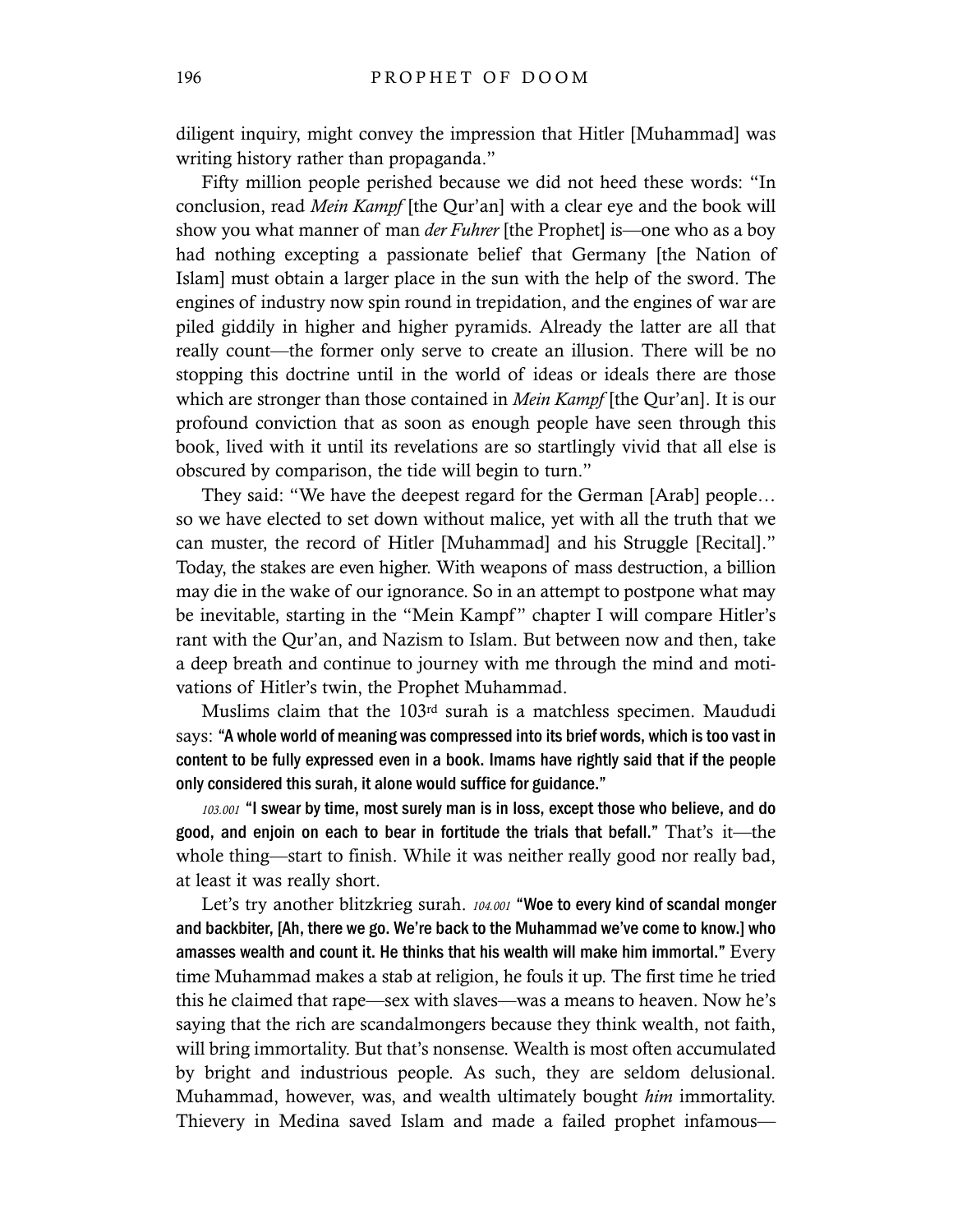immortal—in the minds of billions.

*104.004* "By no means! He will be sure to be thrown into that which breaks him into pieces. (or) Nay, but verily he will be flung to the Consuming One. (or) No! he shall most certainly be hurled into the crushing disaster." I have provided several translations so that you might not be cheated out of this wondrous pearl. *104.005* "And what will explain to you that which Breaks him into Pieces? (or) what the Consuming One is! (or) what the crushing disaster is? It is the fire kindled by Allah which leaps up over them penetrating the hearts of men. It shall be made to vault over them. Lo, it has closed in on them. In pillars outstretched." Allah personally kindles the fires of hell. Please let that linger in your mind. Islam's hell is not separation from Allah; hell is where Allah lives (to burn 999 out of every 1,000 people)!

The 79th surah opens with oaths sworn by angels akin to the Nazi S.S. Our illustrious Muslim cleric explains: "The people have been told: 'The hellish torments which you regard as absolutely impossible, are not difficult for Allah, even though He will have to make lengthy preparations. Just a single jolt will upset this system of the world… and the same people who were wont to deny it will be trembling with fear, terror struck at what they thought was impossible.'" He continues: "Then, relating the story of the Prophet Moses and Pharaoh, the people have been warned: 'You know full well what fate the Pharaoh met as a consequence of belying the Messenger and rejecting the guidance brought by him and endeavoring to defeat his mission by trickery and deceit. If you do not learn a lesson from it and do not change your ways and attitude accordingly, you also will have to meet the same fate.'" In other words, my conclusions are identical to those of the Muslim sages. We only differ when it comes to Muhammad's inspiration and motivation.

I do not believe God can be this demonic or moronic. They do. *079.001* "I swear by those (angels) who violently tear out (the souls of the wicked), and drag them forth to destruction, by those who gently take out (the souls of the believers), by those meteors rushing by, swimming along (angels or planets), and by those who press forward as in a race (the angels, or stars, or horses [the translators added, clueless as to what their god was trying to say]), and by those who regulate the affair." Muhammad contradicted two essential elements of Islam. This Qur'anic passage is a far cry from perfect. It isn't even comprehensible. And throughout the Qur'an, the lord claims he will reform decomposing men bodily as he retrieves them from the grave. If we are to be reassembled in the flesh, why are our souls torn out? And why does this separation occur before judgment?

*079.006* "On the Day the earth and mountains will shake in violent commotion, followed by oft-repeated commotions (and everybody will die). Hearts on that day shall palpitate, beating painfully in fear and anxiety. Cast down will be their owners' eyes." Muhammad is having fun now. You can almost see him getting all worked up. *079.010* "They say: 'Shall we be restored to (our) former state? Even after we have become rotten crumbled bones?'" That's exactly what I just explained. Bodies are reformed, which makes soul separation nonsensical (for Islam, anyway).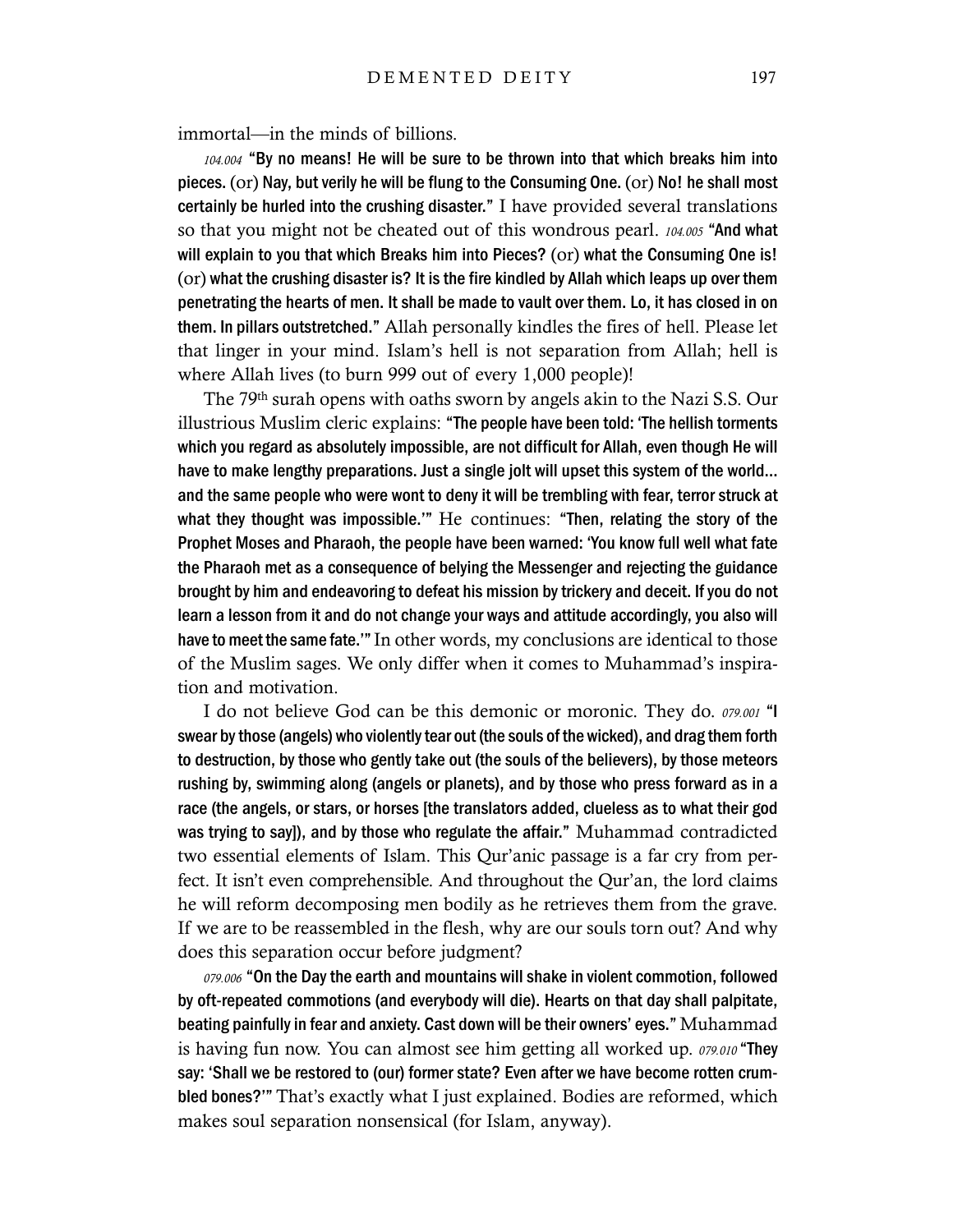Again, without benefit of an intelligible transition, we're asked: *079.015* "Has the story of Moses reached you?" The only place the Meccans could have heard of Moses is from the same source Muhammad heard it—the Hanifs (who had heard it from the Jews)—both of whom he plagiarized. "When his Lord called upon him in the holy valley of Tuwa twice, 'Go to Fir'aun (Pharaoh), verily he has become inordinate, transgressed all bounds and rebelled, and say to him, "Wouldst thou that thou shouldst be purified?"'" Okay, I let that verse go unedited. You'll have to figure out what Allah was trying to say on your own. Normally I try to clean up his stylistic and grammatical errors in order to make reading easier. *079.019* "And, 'That I guide you to your Lord, so you should fear Him.'" Not love him, for to know the dark spirit of Islam is to fear him.

There is nothing more dangerous than a little knowledge. Still in Mecca, Muhammad didn't know enough about Moses or his mission to keep from impugning himself. The reason Yahweh sent Moses to Pharaoh had nothing to do with the Egyptian monarch and everything to do with the Jewish people. On the corruption scale, Pharaoh was less rebellious and inordinate than most other dictators. In fact, Egypt was the most moral of all ancient societies. But the Jewish people were enslaved, and Yahweh wanted them freed.

These errors were not careless. They were part of Muhammad's twisted plan. The prophet was a failure among his people. They mocked him and his claims mercilessly. To redeem himself, our charlatan needed to make his selfserving quest look like a godly mission. So he elected to corrupt the Exodus story. Only it didn't fit. Moses wasn't sent as a messenger to preach to Pharaoh; he was sent to free his people from bondage. Therefore, Muhammad had to corrupt the story to serve *his* personal agenda.

But he didn't do a very good job...*079.020* "Then (Moses) showed him the Great Sign. But (Pharaoh) rejected and disobeyed." Sorry. The first sign wasn't mighty. In fact, it was so meaningless, it was replicated by Pharaoh's magicians. Moses' staff became a snake. It wasn't until Pharaoh became obstinate that Yahweh's signs, not Moses', became plagues of epic proportion.

*079.021* "He turned his back, striving (against the Lord)." Oops. Pharaoh wasn't fighting against God. He thought he *was* a god. Pharaoh was trying to keep his Jewish slaves, nothing more. "Then he collected (his people) and cried, 'I am your Lord, the Most High.'" Good grief. Muhammad's Lord needs a history lesson. Pharaoh, like most dictators of his day, was considered to be a god but never "the Most High." The Pharaohs built temples to the sun god Amun-Re. Allah and Ar-Rahman, pagan moon gods themselves, ought to have known that.

*079.025* "So the Lord seized him with punishment for his last and first crime (making an example of him). Truly this is an instructive warning for whoever fears the consequences." With every word, Muhammad dug himself in deeper. Yahweh never seized Pharaoh, nor did he make an example of him. All Yahweh did was up the ante until Pharaoh let his people go. The truth simply didn't fit Islam's agenda or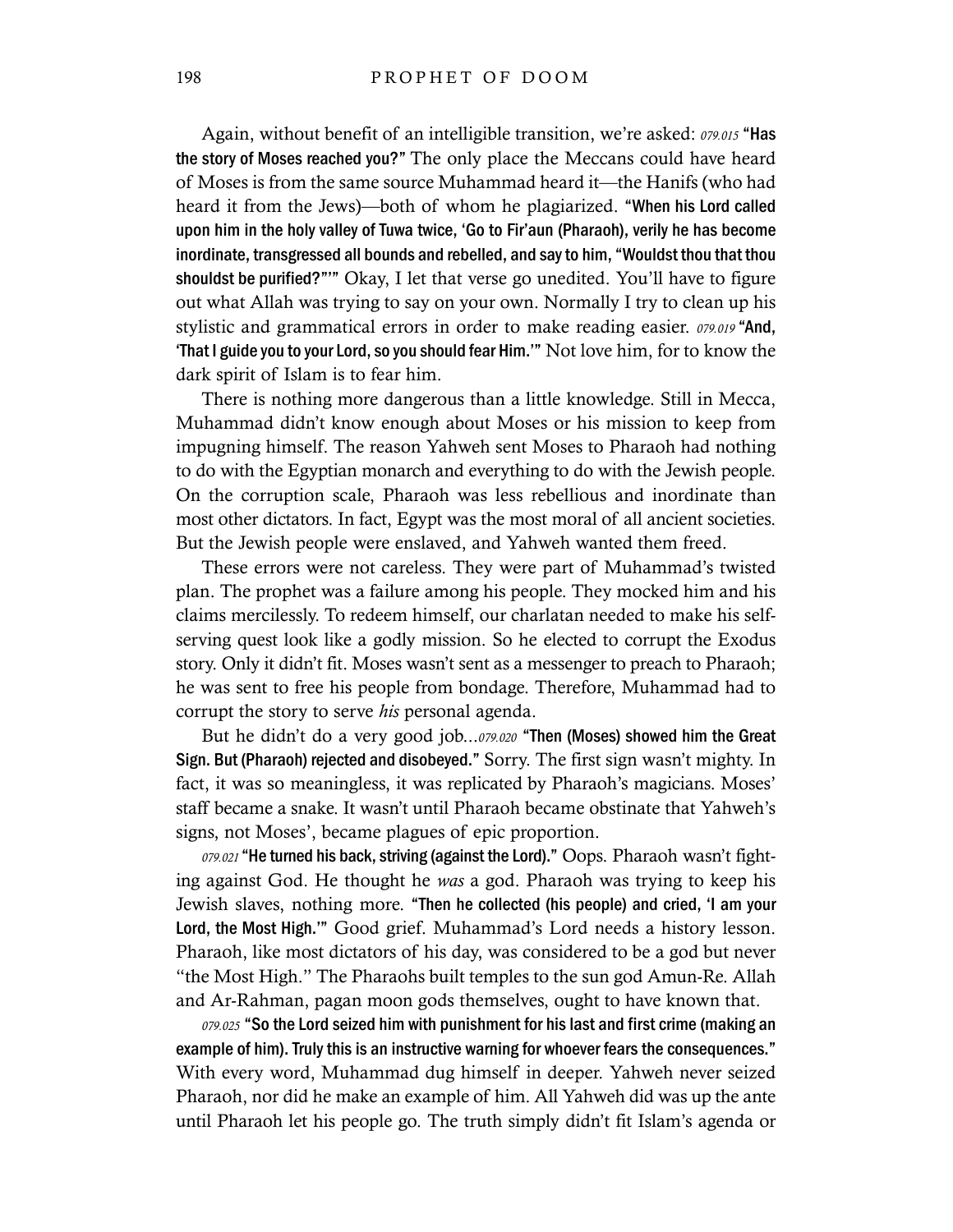capabilities. Muhammad couldn't even coax his spirit to turn a snake into a stick. Yet he is without excuse. He claimed Allah was Yahweh, so he should have known about the exodus of his people. But alas, without these bastardized Bible stories, his Qur'an would have been a very thin book—a pamphlet at best.

Without segue, we jump to: 079.027 "What! Are you the harder to create, or is heaven? He raised its height, and put it into a right good state." This must be a trick question, because we are harder to create. You can find Allah's heaven replicated in any whorehouse. Throughout the Qur'an, the proofs of god's existence are absurd. Here heaven, which cannot be seen, is called a sign.

*079.029* "Its night He endows with darkness, and its splendor He brings out." By his own admission, he is the prince of darkness. This is the third time Islam's dark spirit has shown an affinity for the night. Score another point for those who claim Islam is Demonic.

The Qur'an says its god "spread the earth," "brought water therefrom," and "fixed mountains firmly to be a benefit for men and cattle." Then: *079.034* "When the disastrous calamity comes; and Hell Fire shall be placed in full view for (all) to see, then for him who rebelled, Hell Fire will be his home."

In a verse that could define hypocrisy; Muhammad, the ultimate sexual libertine, tells us that those who refrain from lust will be rewarded with lust: *079.040* "For those who feared standing before his Lord (tribunal) and restrained himself from impure lustful desires, their abode will be the Garden of Bliss." While this wasn't the most demonic surah or the most dimwitted, it was the most poorly written. It's little wonder Muslims say the Qur'an cannot be translated.

Thus far we have reviewed twenty-five surahs—nearly a quarter of Allah's book. We have yet to encounter anything profound, anything that resembles holiness. And as we turn the page to the 80<sup>th</sup> surah, we discover that it opens without benefit of a subject: *080.001* "frowned and turned away." The translators assumed it was "(The Prophet)," but it's time I present a surah without benefit of Allah's little helpers so that you might see how they were actually written.

The "He Frowned" Surah: "frowned and turned away. Because there came to him the blind man. And how can you know that he might become pure? Or that teaching might profit him? As for him who thinks himself self-sufficient, to him you attend; What does it matter to you if he will not become pure? But as to him who came to you running, and is afraid. Of him you are neglectful and divert your attention to another, nay; indeed it is an admonition. So whoever wills, let him mind it." Grammatical errors, omissions, and poor writing quality aside, this surah demonstrates why Ishaq's Sira is more essential to Islam than the Qur'an. Without the context his chronology of oral reports provides, this Qur'anic story, like all others, is senseless.

Ishaq explains that while trying to promote himself, Muhammad ignored this poor blind man (Abdallah bin Umm) in favor of a Quraysh chief. The reason was obvious. The chief had everything Muhammad coveted—the blind man didn't. Teaching the blind man would not "profit him."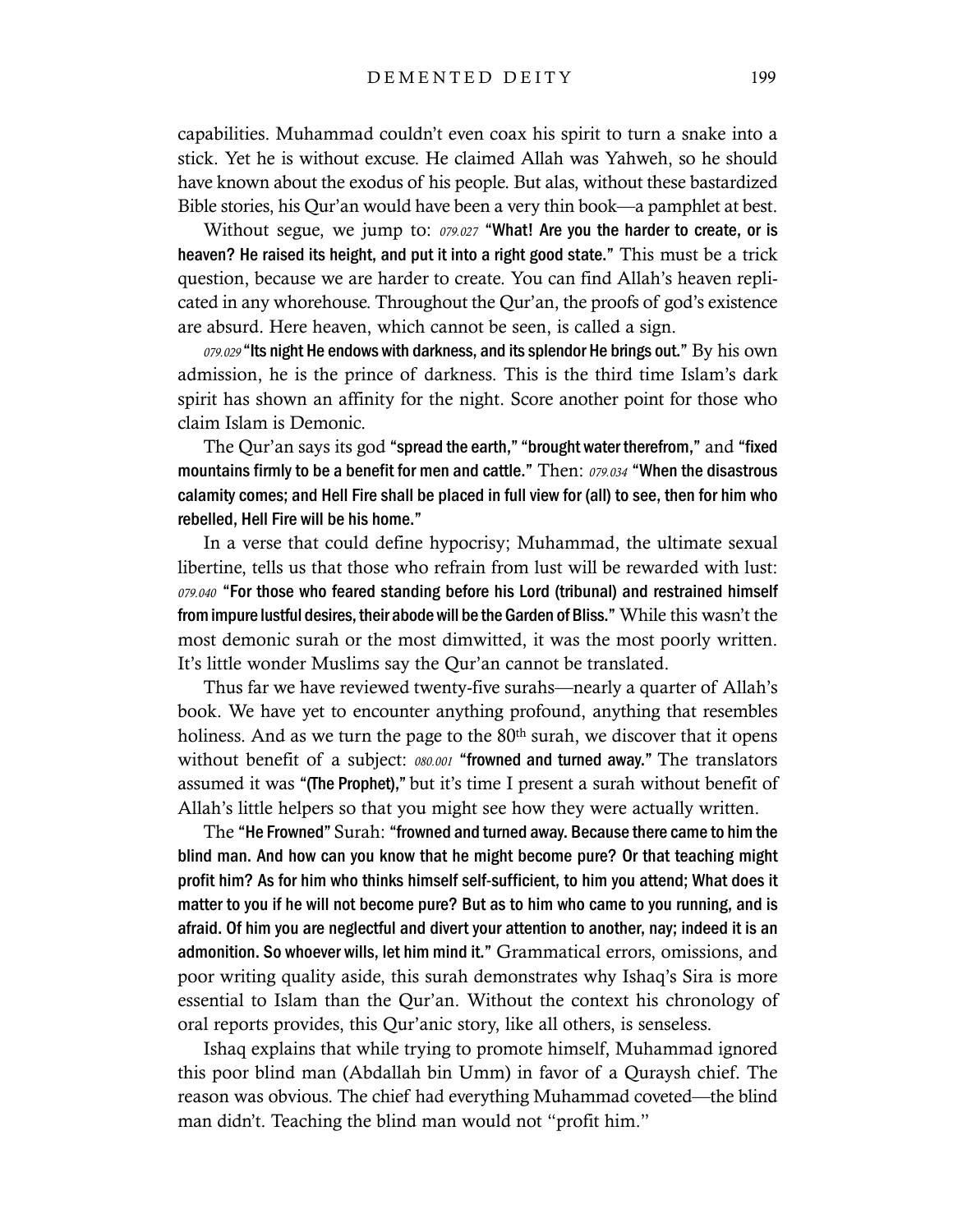The next verse also begins without a subject. *080.013* "(It is) in Books held in (honor), exalted (in dignity), kept pure and holy, (written) by the hands of scribes. Honorable, Pious, Just, Noble and righteous." This verse alone makes Islam an open and shut case, condemning Muhammad as fraud. The "exalted books kept pure and holy" were the Torah, Psalms, and Gospels. They were the *only* books, other than the Qur'an, that Allah and Muhammad said were divinely inspired scripture. Yet there were no Qur'anic scribes at this point, as the Qur'an was *not* written. The first Islamic scribe during Muhammad's lifetime resigned within days of accepting the job, only to be hunted down and assassinated by the prophet. The real scribes of this day were a well-known order of devoutly pious Jews. But the scripture they "kept pure and holy" was the antithesis of the Qur'an.

Coveting what rightfully belonged to Yahweh, Islam's dark spirit categorically stated that the Bible was *his* book. Equally important, he said it had been kept pure by honorable scribes. So wouldn't you know it, the first time he said something nice, it killed him. If the Bible was kept pure there is no possible explanation for the divergence in Qur'anic stories, the difference in gods or doctrines. If Allah said this, as Muhammad attests, he committed suicide because he destroyed Islam. For if the Bible is as Allah says—inspired and pure—then a book that repudiates its doctrines and damns its people can be neither inspired nor pure. It's simple logic: if B is right, and if Q contradicts B, Q cannot be right. So what then does that make Q?

The Meccans knew Muhammad was wrong, they just didn't know why. During the seventh century they were about as unfamiliar with Biblical scripture as most agnostics are today. They knew enough to rebuke Muhammad for stealing Jewish stories—saying that the Qur'an was nothing more than "other people's lore." But while they recognized his plagiarism was uninspired, his twisted variants were not nearly as incriminating to them as they are to us. Muhammad's agenda was, however, totally transparent. Eager to make submission sound godly, the new prophet latched on to the only credible monotheistic religion, heritage, and scriptures available to him. He plagiarized them, twisting stories to serve his scheme—a scheme that could only have prevailed in the illiterate and isolated realm of central Arabia.

Muhammad began his crusade to confiscate control of the family business by stealing the god and doctrines of the Hanifs. When they proved insufficient, he changed his qiblah, turning himself into a Biblical prophet. The first attempt was feeble, as we have just seen. It would take Muhammad some time to learn enough about the Bible to turn it into the cornerstone of Islam.

Yet within months of selecting that new cornerstone, Muhammad would change his qiblah once again. This time he pulverized the rock upon which he had built his new faith and returned to his pagan past. Coming full circle he distanced himself from the Bible by legitimizing every aspect of Qusayy's religious scam—the hajj pilgrimage, the religious tax, the war banners, the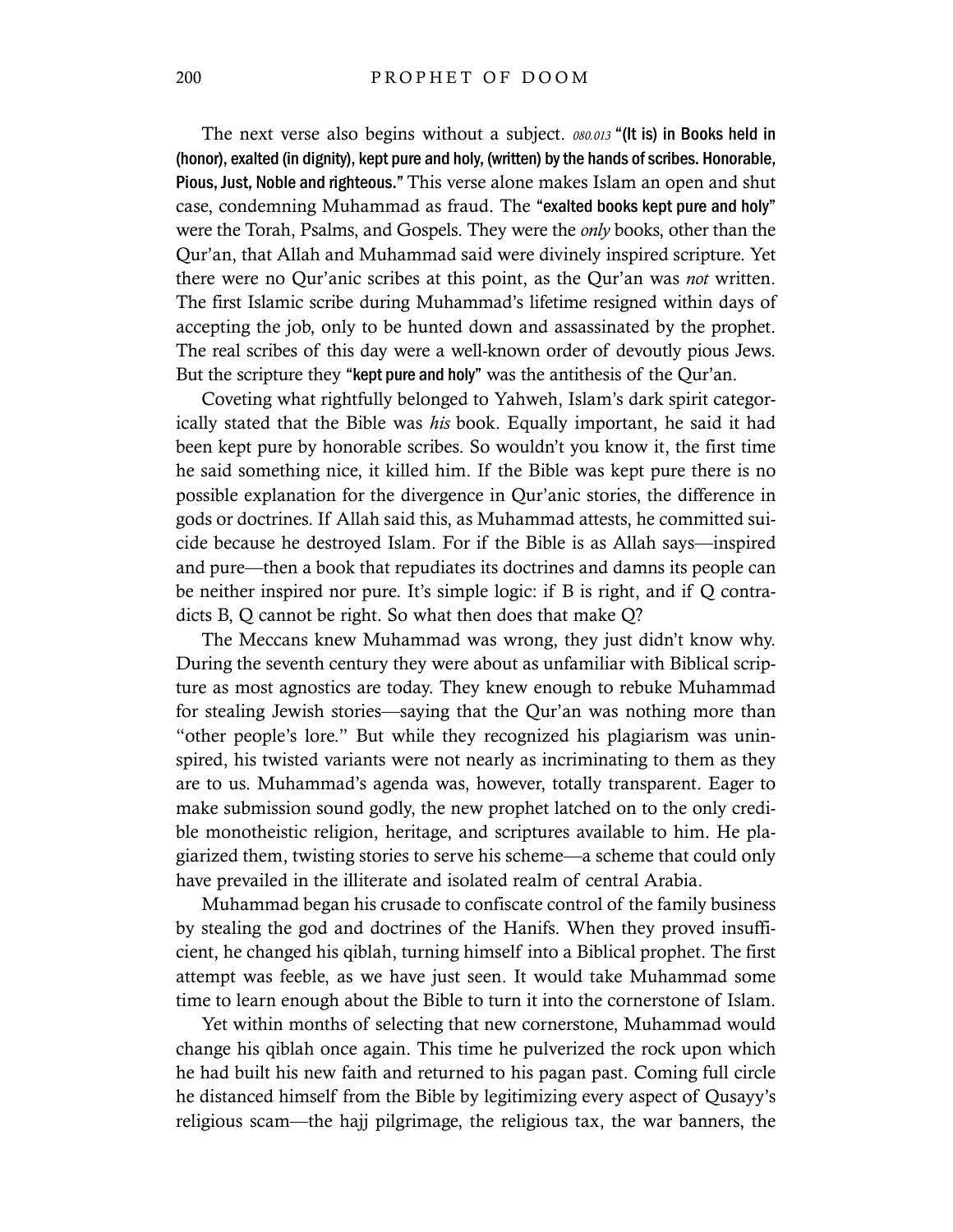Ramadhan fasts, the holy months, the Ka'aba, and even the Black Stone. The place of prostration changed from Jerusalem to Mecca, the apple of his eye, the place and people he wanted to control.

But the price was high. Any flirtation between Islam and rational thought died an ugly death during these transformations. Mutually exclusive doctrines were praised and repudiated, treated as if they were the same and separate. Islam self-destructed, as did its god and his messenger. Now, if it would only die in the minds of those who use it to terrorize the world.

Continuing with the "He Frowned" surah: *080.017* "Be cursed man! He has selfdestructed. From what stuff did He create him? From nutfa (male and female semen drops) He created him and then set him in due proportion." The continual cursing of man has grown wearisome. Muhammad and his Lord appear to have selfdestructed. There is no female semen, and whose *nutfa* drops do you suppose were used? It also bears mentioning here that Allah claims to have created man thirty-five times in his Qur'an. The method, however, changes. There are twenty-five variations of the material he used.

While we're on the subject, I thought you might get a chuckle out of these: *Bukhari:V4B55N546* "The Prophet said, 'If a man has sexual intercourse with his wife and gets discharge first, the child will resemble the father, and if the woman gets discharge first, the child will resemble her.'" That was brilliant. As was this sermon on predestination: *Bukhari:V4B55N550* "The Prophet said, 'Allah has appointed an angel in the womb, and the angel says, "Lord, a drop of semen discharge. Lord, a clot, Lord, a piece of flesh." And then, if Allah wishes to complete the child's creation, the angel will say. Lord, male or a female? Lord, wretched or blessed in religion? What will his livelihood be? What will his age be?" The angel writes all this while the child is in the womb of its mother.'" In other words, our fate is sealed. The Islamic god chooses whom he wishes to abuse.

This lecture on man's four-month gestation follows an assertion that Muhammad's insights were "truly inspired," and thus scripture. *Bukhari:V4B54N430* "Allah's Apostle, the true and truly inspired said, 'Regarding the matter of the creation of a human being: humans are put together in the womb of the mother in forty days. Then he becomes a clot of thick blood for a similar period. He becomes a piece of flesh for forty days. Then Allah sends an angel who is ordered to write four things: the new creature's deeds, livelihood, date of death, and whether he will be blessed or wretched. He will do whatever is written for him.'" Dr. Muhammad went on to preach: *Bukhari:V4B54N506* "When a human being is born, Satan touches him at both sides of the body with his two fingers. That is why it cries."

In Judeo-Christianity, death came as a result of man turning away from God. In Islam death is the result of god. *080.020* "As for the way—He has made it easy for him. Then He causes him to die. Then assigns his grave. Then when He pleases, He raises him to life again. Nay, by no means has man fulfilled what the Lord has commanded him." In Islam, disease is also divine: *Bukhari:V7B71N665* "The Prophet said, 'No contagious disease is conveyed without Allah's permission.'" Fortunately, there is a cure: *Bukhari:*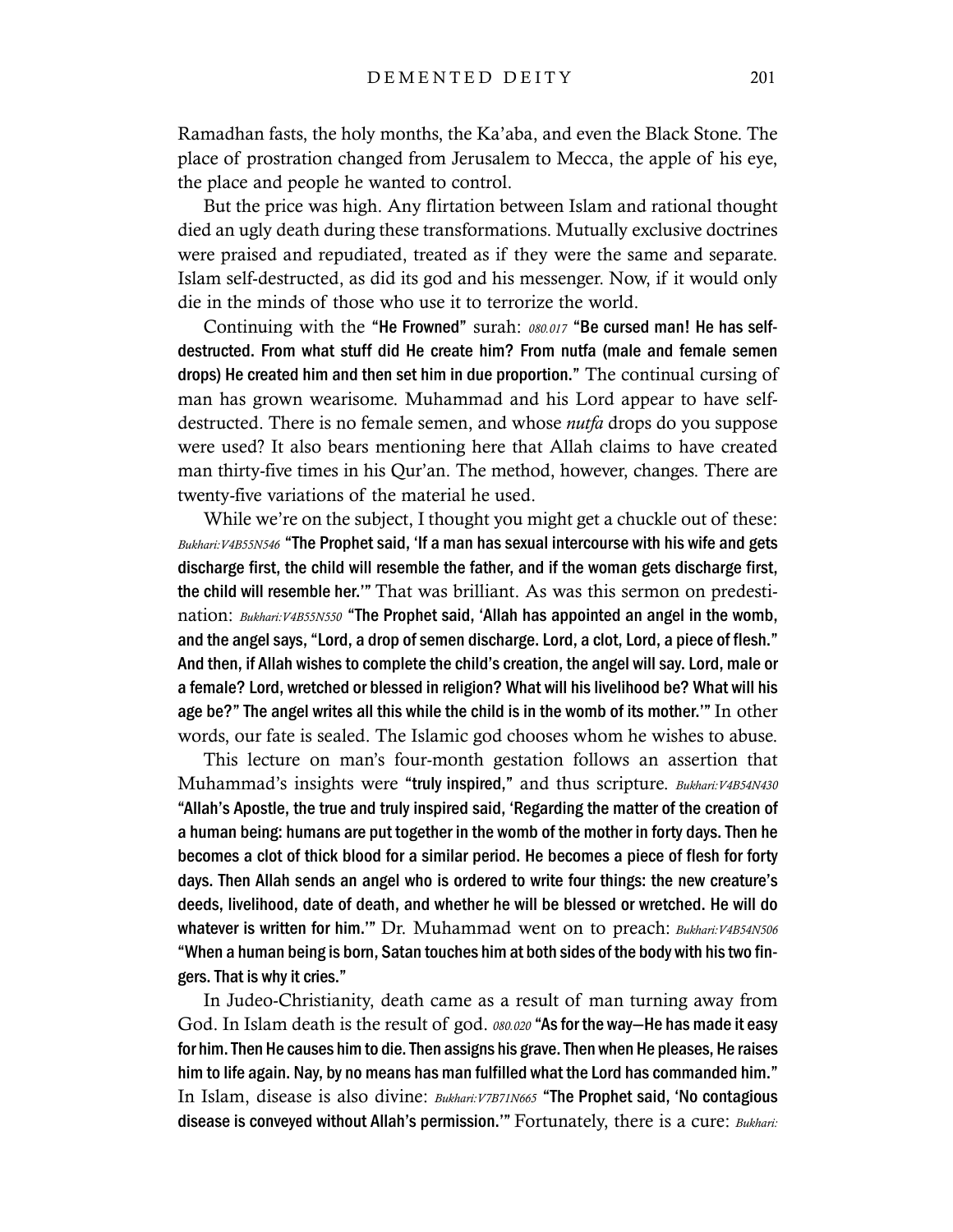*V4B54N537* "The Prophet said, 'If a house fly falls in your drink, you should dip it (in the drink), for one of its wings has a disease and the other has the cure for the disease.'" However, since fevers are the result of disease and since Allah lives in hell...*Bukhari:V4B54N484* "I heard the Prophet saying, 'Fever is from the heat of the Hell Fire.'"

*080.024* "Then let man look at his food and how We provide it. We pour water in showers and We split the earth in fragments, and produce therein corn, grapes and nutritious fodder, olives, dates, enclosed gardens, dense with trees, fruits and grasses." Phraseology that might make sense metaphorically is used improperly as a proof statement.

*080.033* "At length, when the deafening cry comes, that Day shall a man flee from his own brother, and from his mother and father, and he will abandon his wife and children. Each one of them will have enough concern to make him indifferent to others." Allah has prepared punishments so horrific, men and women will abandon their children, parents, and spouses to avoid enduring it. I dare say, only a man who had suffered such torment, would attribute such behavior to God.

*080.038* "Some faces that Day will be beaming, laughing, and other faces will be duststained, veiled in darkness, such will be the rejecters, the doers of iniquity, the disbelievers, the wicked." Islam is wickedness veiled in darkness.

Maududi introduces our next divine revelation. "In the 81<sup>st</sup> surah, Allah defends his Messenger. 'Whatever Muhammad is presenting before you is not the bragging of a madman, nor an evil suggestion inspired by Satan, but the word of a noble, exalted and trustworthy messenger sent by Us, whom Muhammad has seen with his own eyes in the bright horizon of the clear sky in broad daylight.'"

The 81<sup>st</sup> surah begins as the 80<sup>th</sup> ends. 081.001 "When the sun is wound round and its light is overthrown; When the stars fall; When the mountains vanish like a mirage; When the pregnant she-camels are neglected; When the wild beasts are herded together; When the oceans become a blazing fire or overflow; When the souls are sorted out and joined with their bodies [not plucked away as we read earlier]; When the female buried alive, is questioned—for what crime she was killed?" We remain mired in the prophet's favorite subject, the Day of Doom. *081.010* "When the pages are laid open; When heaven is stripped off and torn away; When the Hell Fire is lighted and the Blazing Fire is kindled to fierce heat; When the Garden of Bliss is brought near. (Then) every person will know what he has brought." Sorry Islam, but you can't have it both ways. Allah can't *predestine* men as he did in the previous surah and then say that their fate is based upon their *deeds*. This is an irreconcilable contradiction. It confirms that the author wasn't rational.

*081.015* "So verily I swear by the planets that recede. I swear by the stars that run swiftly and hide themselves; and by the Night as it dissipates; and by the Dawn as it breathes away the darkness." This may sound poetic in Arabic, but it's between senseless and pagan in English. Hopefully it's leading somewhere… *081.019* "Verilythis is the Word (the Qur'an brought by) a most honorable Messenger imbued with power, the Lord of the Throne, Mighty, One to be obeyed." We have reached the core of Islam—the seed from which the religion emerged. Muhammad proclaims: I am "honor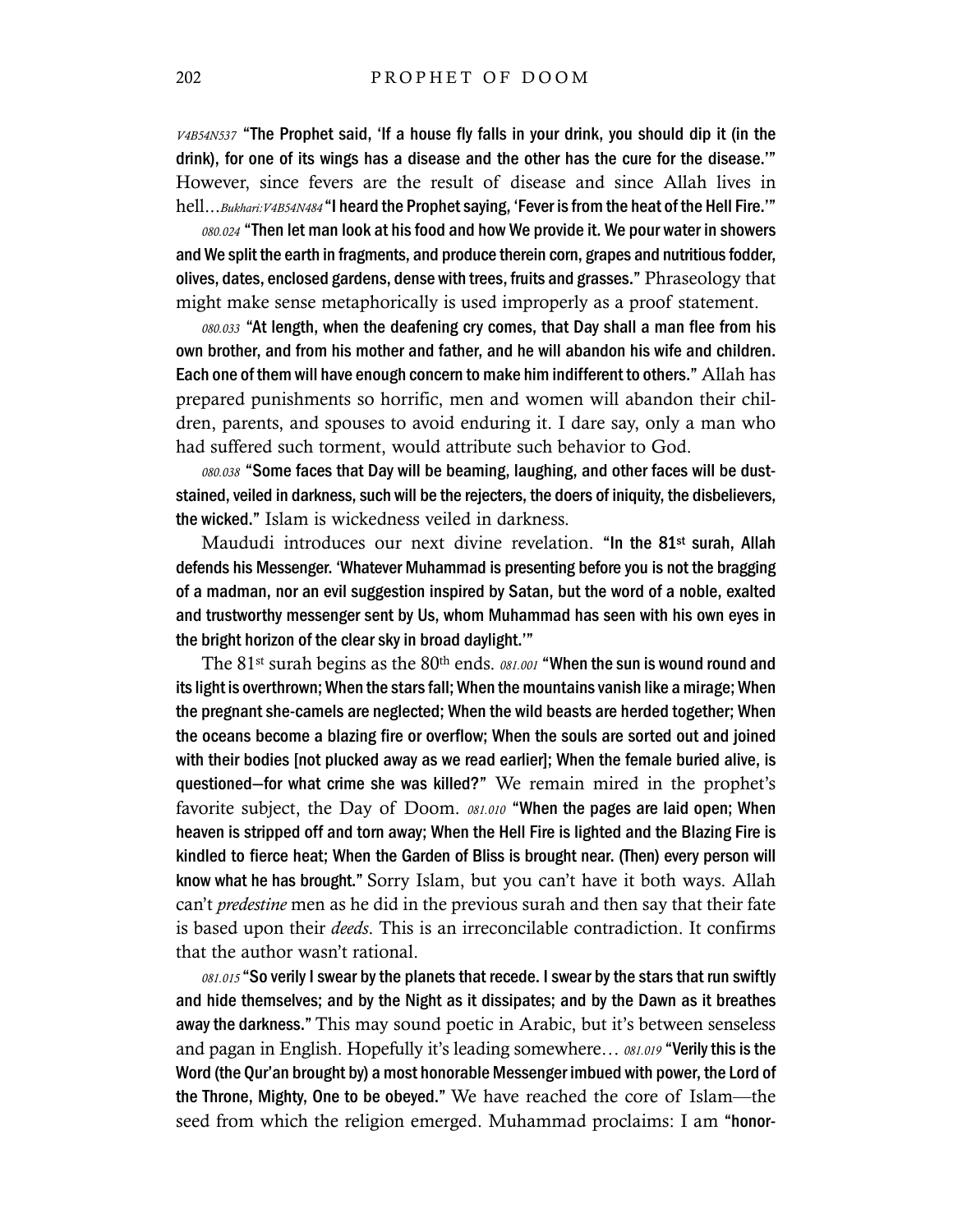able." I am "imbued with power." I am a "Mighty" man. I am "One to be obeyed." I am "Lord of the Throne." "I'm *the* authority, kissing cousin to god."

Loving, caring, compassionate, and wise didn't make the prophet's list. But no matter; all of this, all of Islam, is summarized by these words: "I am the 'Messenger imbued with power, the Lord of the Throne, Mighty, One to be obeyed.'"

*081.022* "And people, your comrade is not one who is possessed, or one who has gone mad." A man who must repeatedly protest that he isn't possessed, is. The reason the protestation is repeated so often is because the charge was leveled with regularity. The Meccans recognized that "revelations" this demented had to be mired in hell. They further realized that revelations this delusional were hallucinogenic, the product of insanity: *081.023* "And without doubt he saw himself on the clear horizon." Some translations say he saw "Him," as in "God," on the horizon. Others say Muhammad saw himself. They are equally true. In Islam, man created god in his image. Muhammad modeled Allah's persona.

Maududi's interpretation of this verse is consistent with Ali's translation. They claim Muhammad saw his Lord, as in Allah. But that's a problem because Aisha said: *Bukhari:V4B54N457* "Whoever claims that the Prophet Muhammad saw his Lord is committing a great fault for he only saw Gabriel in his genuine shape in which he was covering the horizon." The Noble Qur'an translation agrees with the Hadith. It claims that it was Gabriel on the horizon and goes so far as to add the angel's name to the text. But surely the Islamic god isn't suggesting that "Gabriel," a mere angel, is the Lord of the Throne?

So we are left with nothing but bad choices. The most direct reading has Muhammad saying these grandiose things about himself as the list follows the "Messenger." And it's senseless to promote an angel to the status of "Lord" unless, of course, that angel is really Lucifer, whose life's ambition is to be: "imbued with power, the Lord of the Throne, Mighty, One to be obeyed."

Let's take this one step further: *Bukhari:V6B60N378* "Masruq asked Aisha, 'O Mother of the faithful, did Muhammad see his Lord?' Aisha said, 'What you have said makes my hair stand on end! Know that if somebody tells you one of the following things, he is a liar. Whoever tells you that Muhammad saw his Lord, is a liar. Whoever tells you that the Prophet knows what is going to happen tomorrow, is a liar. And whoever tells you that he concealed, is a liar.' Aisha added. 'The Prophet saw Gabriel in his true form twice.'" So, Muhammad lied when he said he was a prophet. What's more, if Muhammad only saw Gabriel twice, the Qur'an is 112 surahs too long.

Knowing the truth, Muhammad desperately tried to deny it. But the more he protested, the more obvious his scam became. *081.024* "Neither is he a concealer, withholding knowledge of the unseen. Nor is it (the Qur'an) the Word of an evil spirit accursed, the utterance of a devil, the curses of Satan." The accusation was very close to being accurate. The Qur'an *is* "the word of an evil spirit accursed, the utterance of a devil, the curses of Satan."

According to the Hadith, Aisha was asked about her husband's nature. She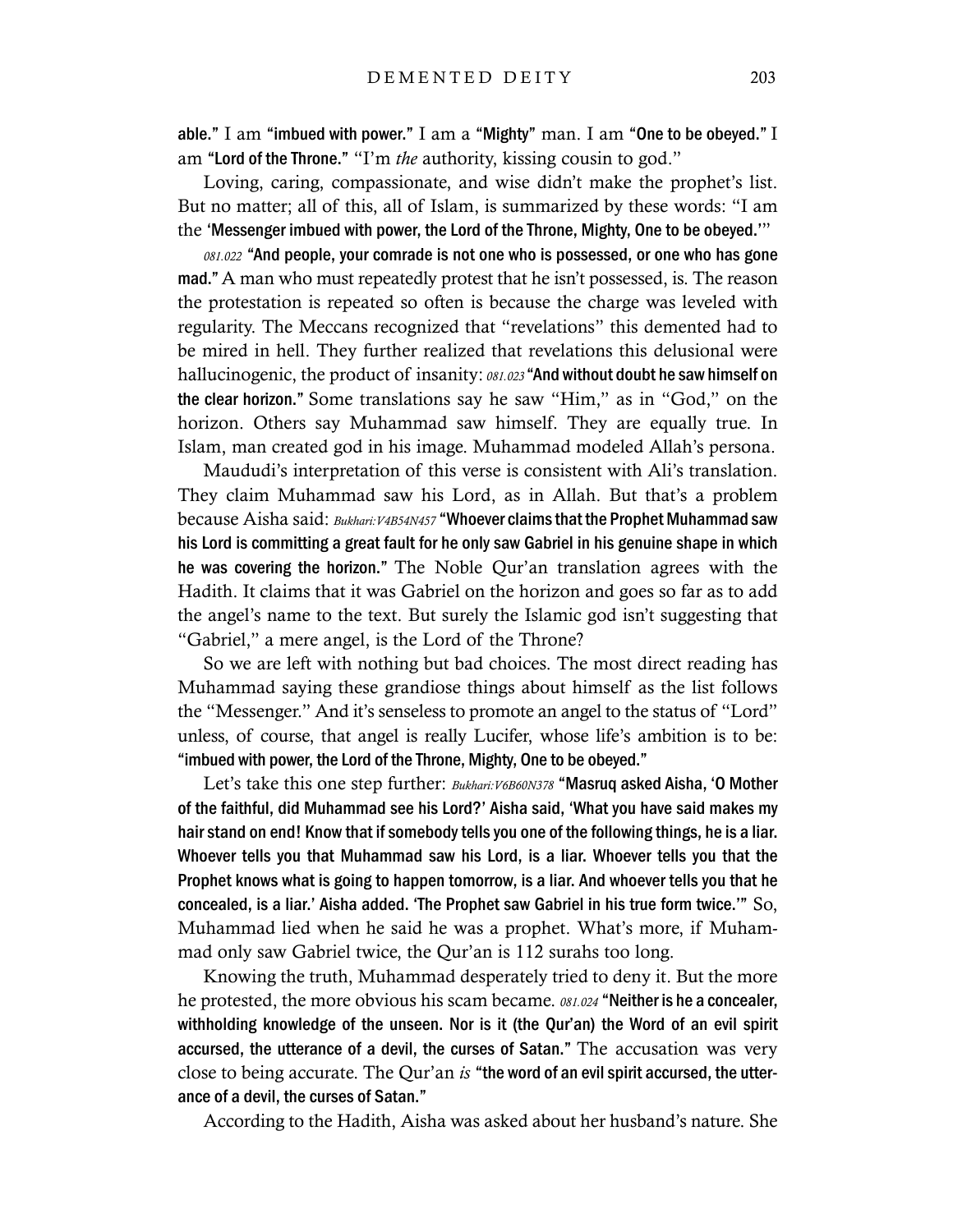said: "Muhammad's character is the Qur'an." In other words, he was his god. And his psychopathic delusion and visions of grandeur continued to the bitter end of the surah. *081.026* "Then where are you going? Verily this (Qur'an) is no less than a reminder to all the Alamin (men and jinn [demons or devils])."

Muslims are quick to criticize any criticism of Islam, claiming that all critiques are inaccurate because they only focus on verses that make their religion look bad. They may be right. Having analyzed a thousand verses thus far, every one has been bad.

Others claim that infidels unfairly take their scriptures out of context. Times have changed, they say. But this charge is a two-edged sword. If the Qur'an is no longer relevant to our times, why follow its teachings?

Some give up defending Islam and simply point an accusing finger at their antagonists, calling them hatemongering racists. Having read these surahs, I'm sure you recognize that for every accusing finger they thrust forward, three more point back at them. In this regard, Muslims are similar to Communist propagandists. They project their flaws onto their opponents and thereby confuse enough people to thwart an assailant's effectiveness. Yet the inverse of their charge is true: it is *Islam* that is racist, hateful, and intolerant. It demonizes all who don't surrender.

It is therefore permissible, even proper, to hate Islam (without hating Muslims) just as it was possible to despise Nazism without hating Germans. In fact, the German people were the biggest beneficiaries of our fight against Hitler's demented doctrine. Our awakening and resolve, our courage and sacrifice, freed Germans, as it may someday free Muslims from a similarly oppressive, racist, warmongering, and demented doctrine.

Let's review a few more surahs. Surely we will find something redeeming. The 87th is from the early Meccan period. Imam Maududi explains: "The Prophet was reassured: 'Do not worry: We shall enable you to recite this Word, then you shall not forget it.' Then after a lapse of time, on another occasion, when the Resurrection surah was being revealed, the Prophet involuntarily began to rehearse the words of the Revelation. Thereupon it was said: 'O Prophet do not move your tongue to remember this Revelation hastily. It is for Us to explain its meaning.'" If this sounds repetitious, it's only because it is. No, we have not yet reviewed the 87<sup>th</sup> surah, but unable to remember what he said, one surah to the next, Muhammad had an annoying habit of repeating himself. While this peculiar "tongue movement" obsession is covered multiple times, it's a Qur'anic piker compared to Pharaoh and Moses. Their singular encounter was replayed fifty times. Muhammad must have loved plagues. *Bukhari:V8B77N616* "Allah's Apostle said, 'Plague is a means of torture which Allah sends upon whom-so-ever He wishes.'"

As for forgetfulness, consider this: *Bukhari:V6B61N550* "The Prophet said, 'It is a bad thing that some of you say, "I have forgotten such-and-such verse of the Qur'an." For indeed, I have been caused to forget it. So you must keep on reciting the Qur'an because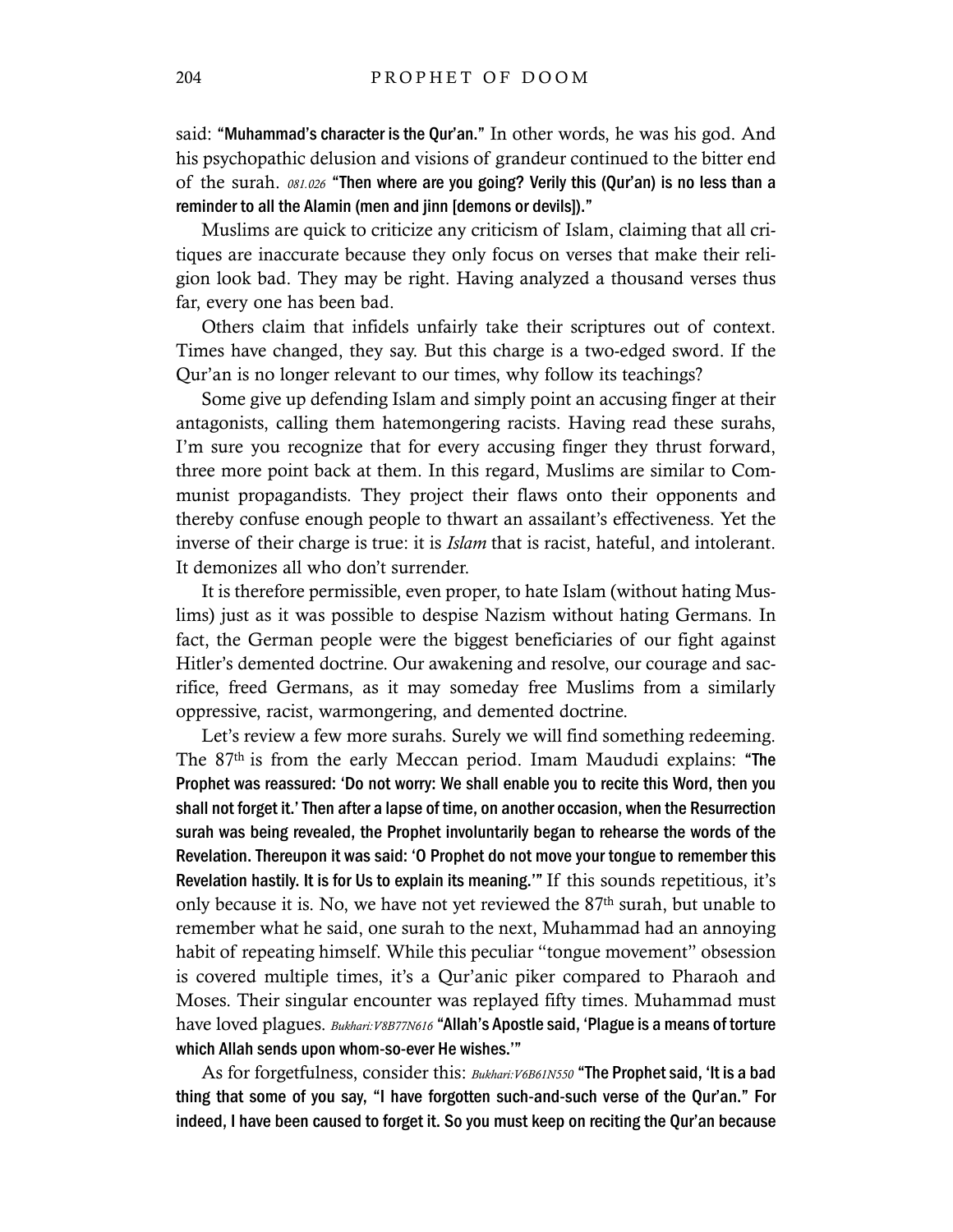it escapes from the hearts of men faster than a runaway camel.'"

Returning to the tongue-lashing of the 87th surah, we find: *087.001* "Glorify the Name of your Lord, the Most High, Who creates, then proportions, Who has measured; and then guided." Did you notice the blunder? Muslims are told to glorify the name of their Lord before they know his name. Muslims don't notice this omission because they recite the Qur'an in the order it was assembled, not in the order it was "revealed." By reordering the Qur'an chronologically, a host of serious problems emerge. Allah doesn't become god until late in the game.

The lack of guidance is also a problem. You could put the full measure of what the dark spirit has given thus far in a thimble. It's not only insufficient; it's perplexing. Curiously, the Islamic god's guidance has failed to include any of the Ten Commandments—odd in that he claimed to have written the Torah. In fact, his messenger would systematically violate all of them. He placed Allah before Yahweh. He turned a graven image, a Black Stone, into a god. He bowed down, prostrating himself to the former idol. He created a false doctrine. He renounced the Sabbath. He rebuked his father and mother and severed family ties. He committed murder and adultery countless times. Stealing became his passion; he called it booty. He bore false witness and became one of history's most egregious cons. Coveting money, power, and sex drove him to create Islam. Muhammad couldn't have done more violence to the core teaching of the Torah if he had tried.

*087.004* "Who brings forth herbage, then makes it dried up, dust-colored swarthy stubble? We shall make you read so that you will not forget..." This transition is as lame as the command. He never learned to read. The Qur'an calls Muhammad "the unlettered prophet." But there is a story behind the duplicity. Our hero wanted it both ways. He wanted the respect only learned and literate men possess. After all, the Qur'an was supposed to be a book. Previous prophets became prophets by actually writing their prophecies. Yet this prophet also wanted to dispel the popular belief that he was a plagiarizer. If he couldn't read, the Hebrew Bible stories suddenly appeared more miraculous than stolen. Only one problem: Muhammad's Qur'anic deviations are dead ringers for the Talmud—Jewish oral tradition.

*087.007* "...except as He may will: He knows what is hidden." Holy runaway camel! This is stunning from a scriptural perspective. Muhammad is admitting that he forgets some of what he claims god has revealed. Worse, he is proposing that his forgetfulness is god's fault. So how can he be god's last messenger, the truth teller for all time, if he can't remember what was said from one day to the next? Divinely inspired scripture is supposed to be timeless instruction.

But once again there was a method behind the madness. Muhammad wanted his revelations to be accepted as godly during a time his contemporaries called them the uninspired rantings of a demon-possessed maniac. To mute his mockers he had to overcome a problem of his own creation. The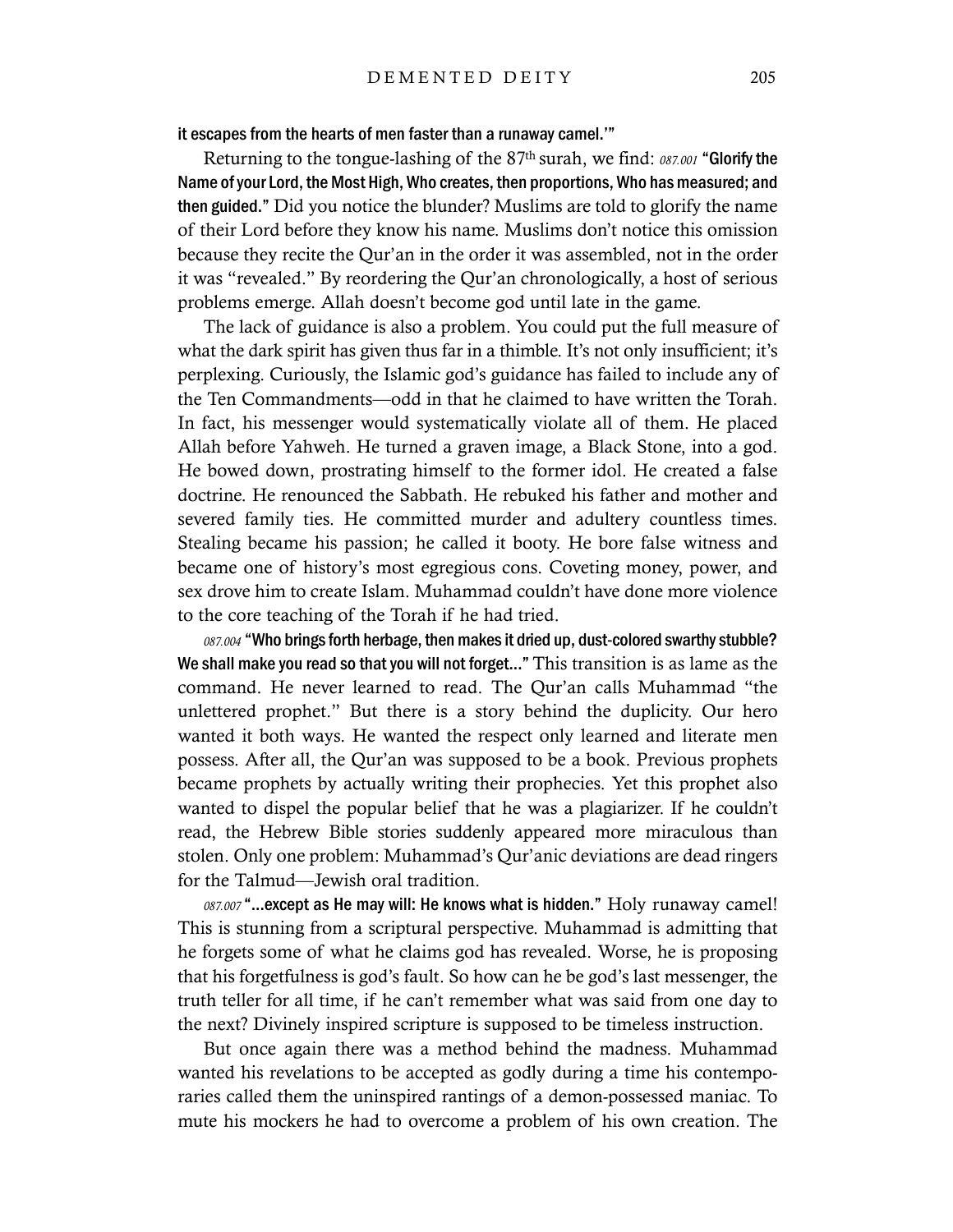Meccans knew that real scripture was timeless, not myopic; godly instructions didn't change or contradict themselves. The Meccans knew that Muhammad's scripture didn't meet these criteria. Far too much of it was specific to his personal situation and meaningless beyond it. Worse, it was contradictory and mean spirited. So Muhammad insisted that changes and contradictions were part of god's plan. In the 2nd surah, he took this preposterous notion to the level of comedy. His spirit said: "When We cancel a Message or throw it into oblivion We replace it with a better one."

In the Hadith, we discover that this prophet couldn't be trusted: *Bukhari:V7B67N427* "The Prophet said, 'If I take an oath and later find something else better than that, then I do what is better and expiate my oath.'" *Bukhari:V6B60N8* "Umar said, 'Our best Qur'an reciter is Ubai. And in spite of this, we leave out some of his statements because Allah's Apostle himself said, "Whatever verse or revelation We abrogate or cause to be forgotten We bring a better one."'" This is one of many reasons I have reordered the Qur'an chronologically. If one verse encourages peace and another contradicts it by ordering Muslims to fight, the one that came later cancels the earlier one—casting it into oblivion. (Unfortunately, the Qur'an's most violent surahs are its last surahs.)

*087.008* "And We will make easy for you the easy way. Therefore do remind in case the reminder profits." I knew it. I'm just glad Muhammad admitted it—"the reminder profits." The wannabe prophet recognized what every tyrant knows: tell a lie often enough and enough people will believe it for you to profit.

*087.010* "He who fears will mind." This verse proclaims the means behind the madness. Fear serves Islam the same way it serves all totalitarian societies. Fear causes people to mind—to obey. Now you know why Muhammad found it profitable to frighten his tribe with tales of a hateful god, eager to burn them. Now you know why hell's torments were so vividly described.

Throughout time, dictators like Muhammad have risen to fame and fortune by deploying the politics of fear and intimidation. While much of the Qur'an has been foolish, fretful, and fanatical, this pearl is not. Fear is essential to any dictatorial regime. It was behind the peace of the *Pax Romana*; it was the control mechanism behind the Inquisition. Fear is the reason we see blind obedience in every Muslim state. While this jewel was political, not religious, and sinister, not inspirational, we have finally found something meritorious—or at least true—in the Qur'an.

*087.012* "Who will be flung in to burn in the great Fire (and be made to taste its burning,) *087.013* in which they will then neither die nor live?" The "Lord" must have been distracted because he didn't answer his question. I checked ten translations. All asked the question, none answered it. For a book that claims to be divinely inspired, this is one of a thousand verses that suggests otherwise.

*087.014* "He indeed shall be successful who purifies himself, and magnifies the Name of his Lord and prays." Although this sounds religious, the transition from flinging folks into the fire isn't. Further, "magnifying the name of the Lord" is defined in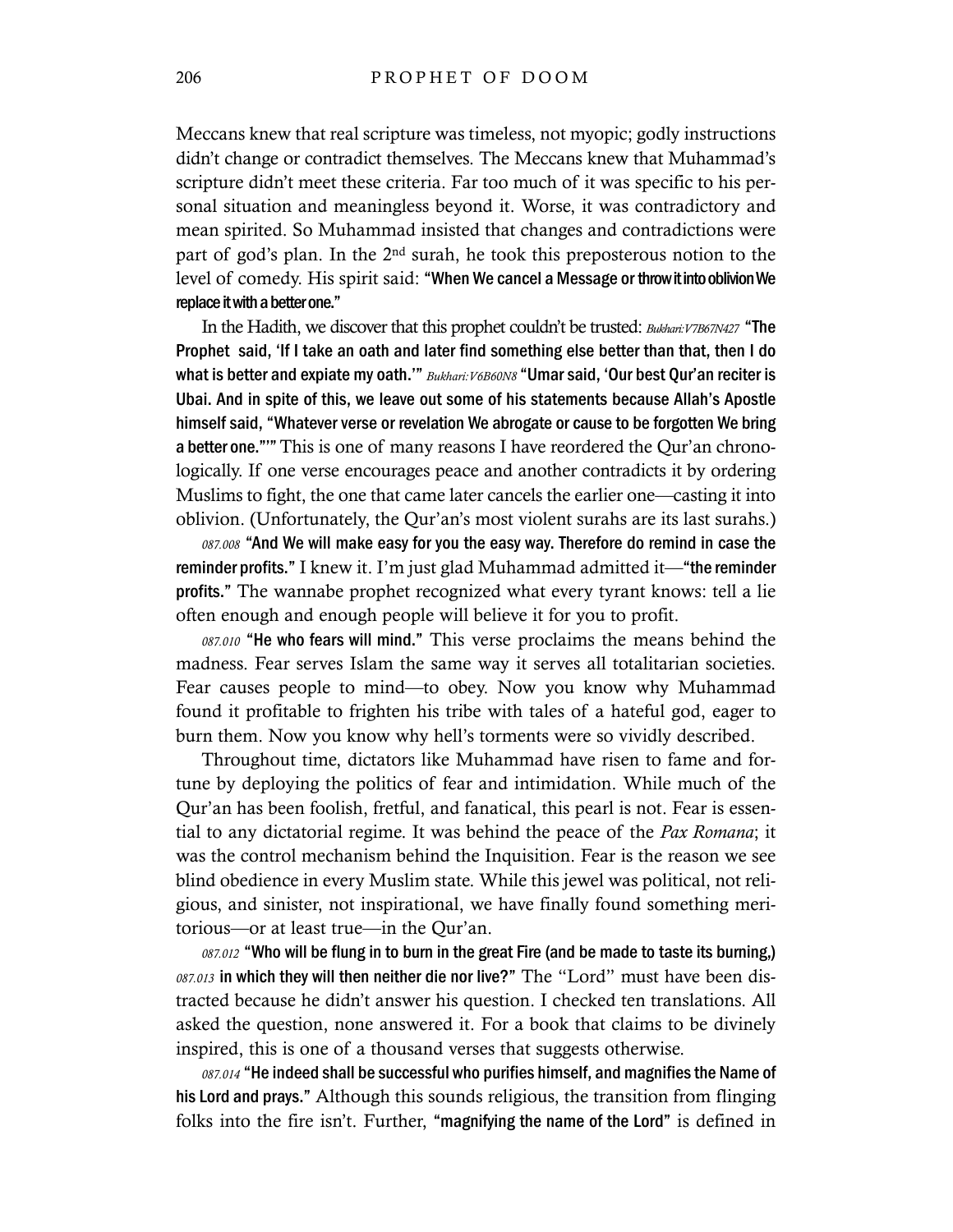later surahs as "Allahu Akbar." It's the "Prayer of Fear," designed to terrorize non-Muslims. It means: "Allah is Greatest." What's interesting is that Islam's signature line destroys Islam's credibility. If we all worship the same God, if there is but one God, and if the Qur'an's god is the same spirit who inspired the Bible, as Muslims claim, this equivalence repudiates the notion of superiority.

*087.018* "Verily, this is in the Books of the earliest Revelation, in the former scrolls and Scriptures, The Books of Abraham and Moses." If the new religion is like the old religion, why does god want, and why does man need, a new religion? If these Scriptures are the same as the old ones then why can't we find any of these Muhammadisms in the original version? And god is supposed to know what he is talking about: there were no "Books of Abraham."

*088.001* "Has the narration reached you of the overwhelming (calamity)?" Good Grief. Muhammad has repeated the dreadful tale of woe so many times he's become the Prophet of Doom. "Some faces (all disbelievers, Jews and Christians) that Day, will be humiliated, downcast, scorched by the burning fire, while they are made to drink from a boiling hot spring." Muhammad's continued desire to burn his detractors and force them to drink boiling water serves as confirmation he was abused. In all probability he was burnt with fire and punished with scalding water. Still feeling unloved, the victimized boy became a victimizer by threatening all who stood in his way with the same torments he himself endured.

The lack of any historical evidence, scriptural or otherwise, surrounding Muhammad's childhood makes the molestation charge difficult to prove. All we have is the testimony of the victim. Yet it is plentiful, consistent, and convincing. Muhammad's desire to see his critics punished, to suffer in the manner he suffered, is unexplainable any other way. Victims victimize in like fashion. Abuse breeds abuse. *088.006* "They shall have no food but a poisonous plant with bitter thorns, which will neither nourish nor satisfy hunger." It obviously haunted him. And his torments have survived to haunt us today.

Even as he transitions to paradise, Muhammad can't restrain himself. He must tweak the nose of those who are verbally abusing him. Heaven is being rid of them. In a way, it's very sad. *088.008* "(Other) faces will be joyful, glad with their endeavour. In a lofty Garden they hear no harmful speech."

*088.012* "Therein will be a bubbling spring, raised throne-like couches, drinking cups ready placed, cushions set in rows, and rich silken carpets all spread out." In most political doctrines Utopia reflects the desires of the inventor. The more vividly Muhammad portrays heaven, the more we learn about his ambitions. Just as in his descriptions of hell, with each word we see the prophet more clearly. For another look, consider: *Bukhari:V4B55N544* "Allah's Apostle said, 'The first group who will enter Paradise will be glittering like the moon and those who will follow will glitter like the most brilliant star. They will not urinate, relieve nature, spit, or have any nasal secretions. Their combs will be gold and their sweat will smell like musk. Their companions will be houris [virgins]. All of them will look alike and will be sixty cubits (180 feet) tall.""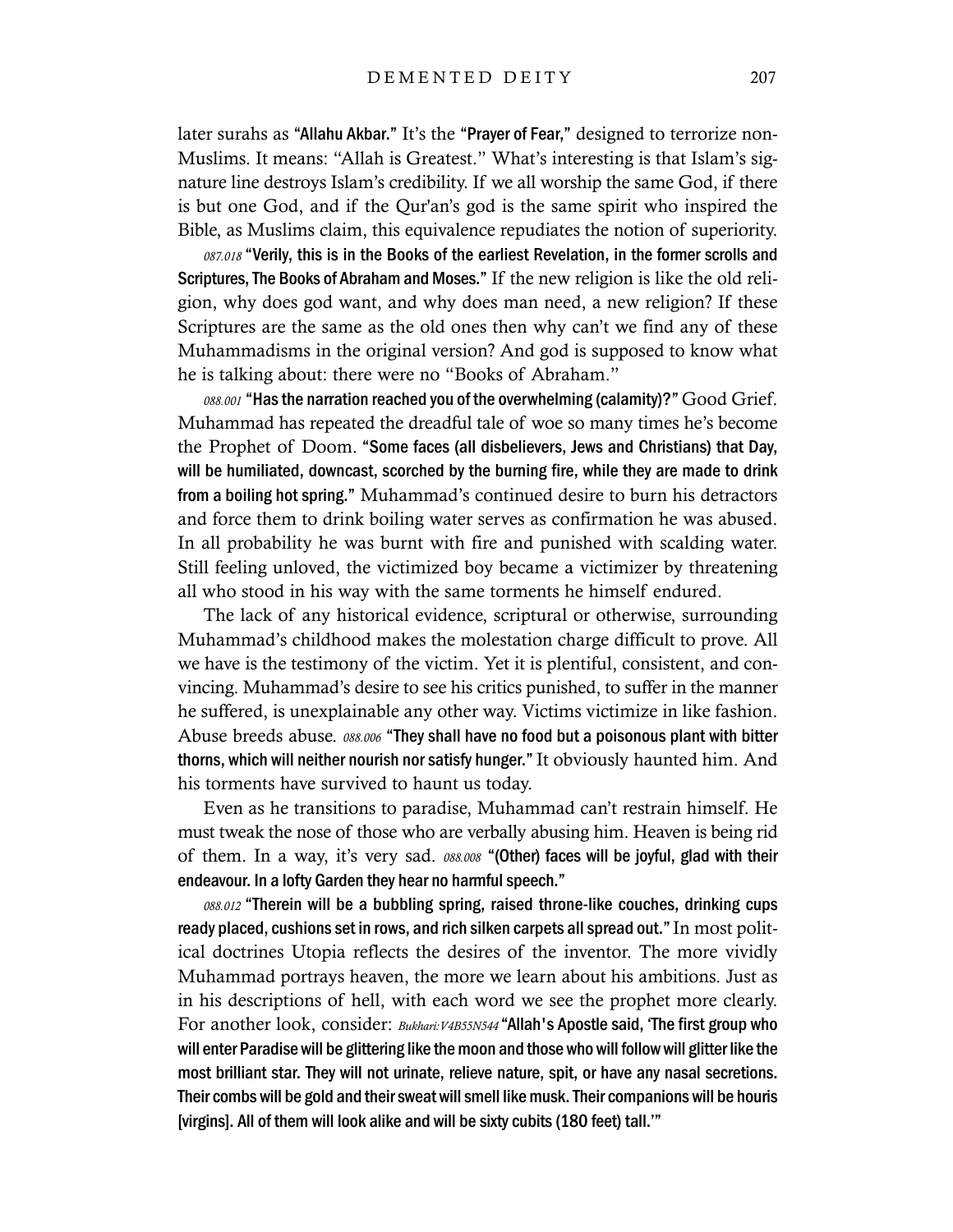Without missing a beat we turn from paradise to camels: *088.017* "Will they not consider the camels, how they are created? And the sky, how it is raised? The mountains, how they are rooted, and the Earth, how it is spread out?" Unable to perform a miracle Muhammad claimed the oddest things as proof. *088.021* "So remind, you are only a reminder. You are not a warden over them; except for those who turn away and disbelieve, in which case, he will be punished with the severest punishment. Verily to Us they will return." The Islamic god is saying that his prophet is the jail keeper of all who deny Islam so that he (Allah) can personally attend to our punishment.

Each surah we have reviewed has been incriminating. Let's hope Muhammad improves with practice. I for one would like to read something positive and uplifting for a change. *089.001* "I swear by the dawn, and the ten nights, and the even and the odd, and the night when it departs." This is not a very auspicious start. It's bad enough swearing by night and darkness. Swearing by odd and even smacks of numerology—another occult practice. *089.005* "There surely is an oath for thinking man." And I hope the Islamic god finds it before he drives us crazy.

*089.006* "Saw you not how your Lord dealt with Ad, possessors of lofty buildings, the likes of which were not produced in all the land?" I'm reasonably sure the grandeur of Rome, the beauty of Acropolis, the splendor of Ephesus, the Temples in Karnack, the pyramids along the Nile, the metropolis that was Babylon dwarfed the "lofty buildings, the likes of which were not produced in all the land." For variety's sake, the god of the Qur'an should try truth occasionally.

*089.009* "And Thamud, who hewed out huge rocks in the valley? And with Pharaoh, who had the stakes (to torture men), who terrorized the region and multiplied mischief?" If this "god" is being honest about the Thamud, why haven't archeologists unearthed any of their huge cut stones? And why isn't there any evidence of Pharaoh terrorizing his people or being corrupt?

Muhammad returns to his favorite subject, providing a veritable smorgasbord of victims. It was so multi-cultural of him. *089.012* "All made mischief so your Lord poured on them the disaster of His torment, a scourge of diverse chastisements." I think we get the message. The Islamic god is a terrorist.

Reading the Qur'an causes me to wonder why the media is so protective, even supportive, of Islam. Page after page, it chafes against the values liberals hold dear. How has the media overlooked the religion's preoccupation with hate speech? There has been no talk of tolerance or peaceful coexistence in these pages. Surah after surah has been about scourges, disasters, and punishments. Sure, liberals tout diversity, but not when it defines a variety of torments.

Stealing a line from Zayd again, the dark spirit of Islam says: *089.014* "Most surely your Lord is laying in wait, watching." It's little wonder Communists and Muslims get along so well. Somebody is always watching. Step out of line and you get "a scourge of diverse chastisements."

*089.015* "Now, as for man, when his Lord gives him gifts, he says all puffed up, 'My Lord has honored me.' But when He tries him, restricting his subsistence, he says in despair,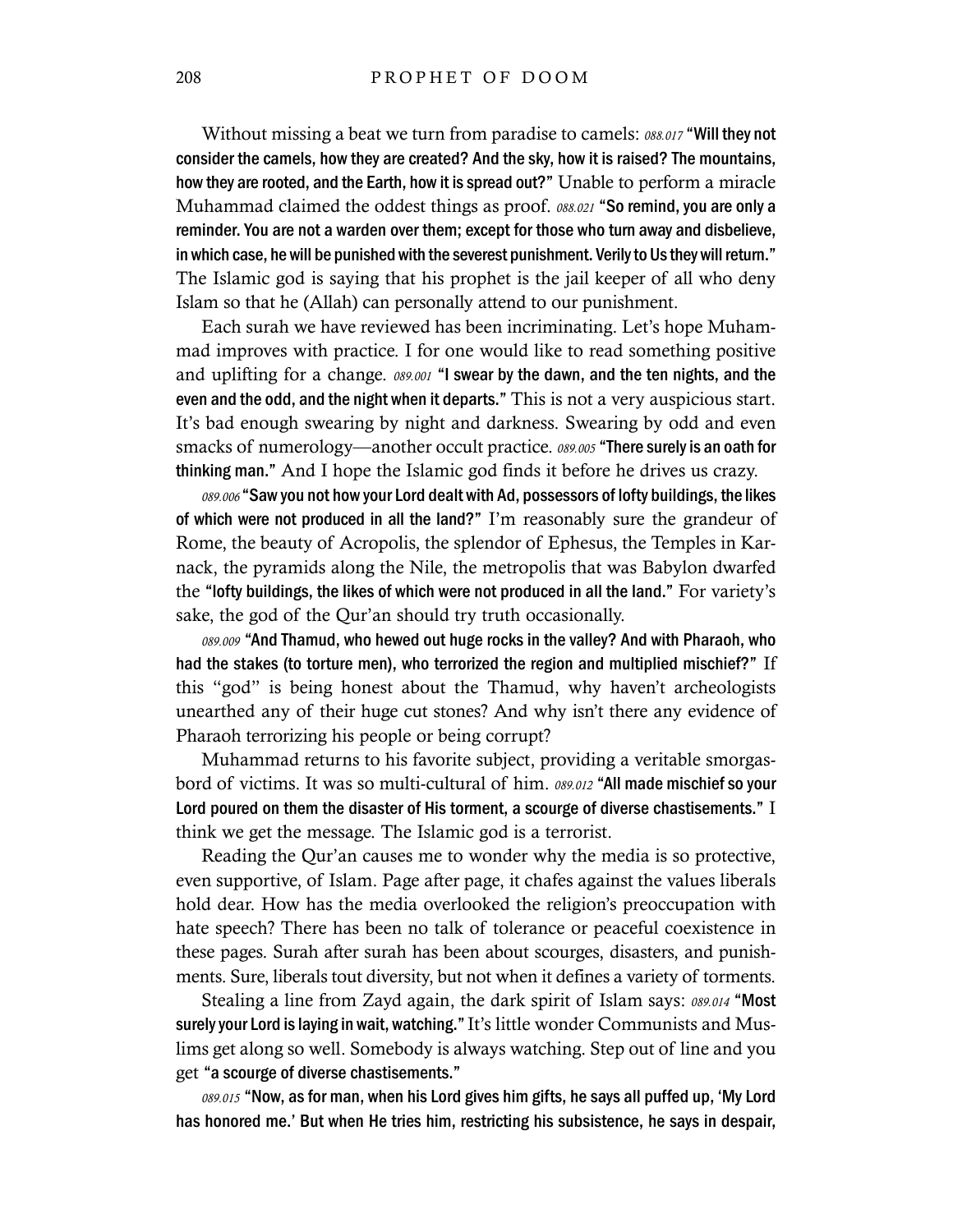'My Lord has humiliated me; He despises me.' Nay, nay! It is because you don't honor the orphan. [Gee, I wonder who that might be? Do you know an orphan who needs to be honored?] And urge not the feeding the poor. And you devour inheritance—all with greed, and you love wealth." If Muhammad wants us to believe that these are God's words, he's going to have to be a little less transparent. His childhood is showing, as is his greed. He's afraid his kin will devour the wealth he covets—the income streams of the Ka'aba Inc.—before he can steal them.

*089.021* "Nay, when the earth is made to crumble and the Lord comes, His angels rank upon rank, and Hell is brought face to face, man will remember, but how will that avail him? For His Chastisement will be such as no other can inflict. None punishes as He will punish! None can bind as He will bind." Allah is number one in chastisements, punishments, and imprisonments. At least he's good at something.

*089.029* "Enter then, among My devotees! Yea, enter into My Paradise!" I'll take a pass. Thanks anyway.

**☆ ☆ C**\*

There is some good news. The surahs are getting shorter. Maududi, our Qur'anic scholar tells us: "In the  $90<sup>th</sup>$  surah a vast subject has been compressed into a few brief sentences. It is the miracle of the Qur'an that a complete ideology of life which could be explained in a thick volume has been abridged most effectively in brief sentences." Let's jump right in. Enough with pain and punishment. We're about to find the meaning of life. *090.001* "Nay! I swear by this city. And you shall be made free from obligation in this city." Islam is the most obligatory "religion" ever concocted. It's the antithesis of being free from obligation. They've got the obligatory prayer, the obligatory hajj, the obligatory tax, and the obligatory surrender to Muhammad and Islamic authority. Islam itself means submission, and submission means that Muslims are obligated to surrender their freedom. What's more, Mecca was a motley collection of mud huts. It was no more a "city" than Muhammad was a "prophet" or Allah was a "god."

*090.003* "And the mystic ties of parent and child;" This is getting worse, not better. Muhammad did more to destroy family ties than any religious leader in history. He told Muslims that they must love him more than they loved their children. He tore families apart and sent sons off to murder their fathers. But in Islam's defense, another translation renders the verse senseless rather than contradictory: "And by the begetter and that which he begot."

*090.004* "Verily We have created man in toil and struggle, to be in distress." (Didn't we just read: *087.008* "And We will make it easy for you to follow the simple path to the state of ease?" Which one is true?) "Does he think that no one has power over him? He may say boastfully; Wealth have I squandered in abundance!" While many are wealthy, and some have squandered, few have bragged about squandering. So why, if this surah is the secret to life, the great miracle of the Qur'an, are we wasting our time with this?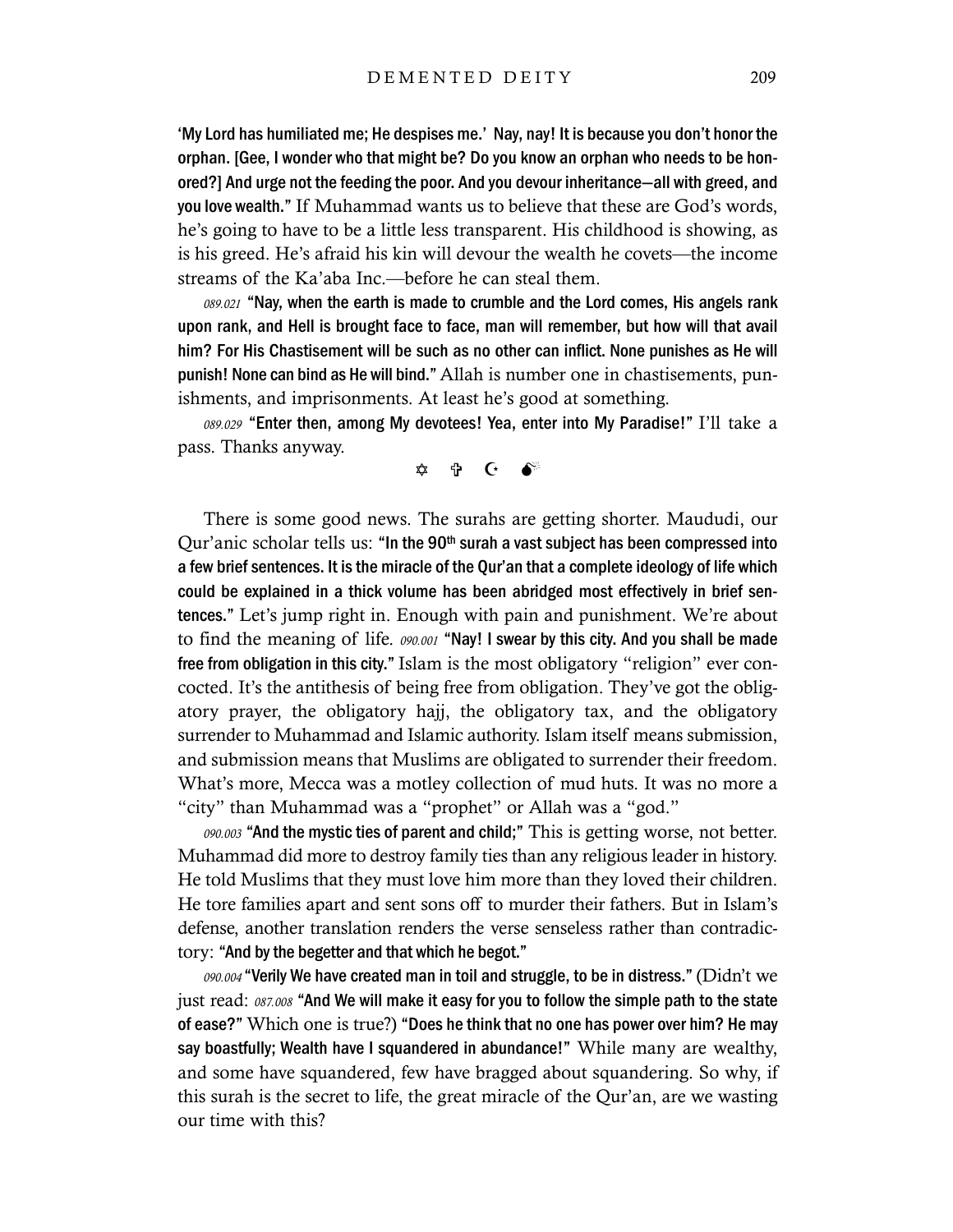Because big brother is watching: *090.007* "Does he think that no one sees him? Have We not given him two eyes, a tongue and two lips, and pointed out the two ways?" Then..."But he has made no haste on the steep path. And what will explain to you the steep path? (It is) freeing a neck (slave)." This pegs the Hypocrite Scale. Muhammad owned slaves. He forced tens of thousands of people into bondage so he could sell them to finance his military conquests. The Qur'an itself even brags about enslaving Jewish women and children.

This odd phraseology is further evidence that Islam's prophet contrived this religion to lay claim to what he coveted: the custodianship of the Ka'aba. *090.014* "Give food in a day of hunger to the orphan with claims of relationship, an orphan near of kin, the indigent down in the dust." Muhammad was that orphan—the rarest of orphans—one with "claims of relationship" to something valuable.

I am amazed that something this transparent hasn't been exposed and discredited. It's so obvious. Muhammad is saying as clearly as words allow: "My family has squandered the wealth I covet. The path to my heaven lies in satisfying my cravings—giving me, the orphan with claims, everything I desire." Forty surahs, one rant: "I'll make my family pay for the way they've treated me." Revenge made a religion.

*090.017* "Be of those who believe and exhort one another to perseverance and pity. Such are the Companions of the Right Hand." Islam's prophet was always an exception to his own rules. He pitied no man. He attacked his clan's caravans, attacked their city. He attacked the Jews, expelled them from their homes, confiscated their property, tortured them, sold them into slavery. He murdered many in genocidal rage. "Pity."

*090.019* "But those who reject Our Signs, Proofs, and Verses, they are the unhappy Companions of the Left Hand. Fire will be their awning, vaulting over them." This is the perfect benediction to the magnificent miracle of the Qur'an. The tolerant and peace-loving religion of Islam has just said that all non-Muslims are toast.

Let's try the next surah, named in honor of the "Sun." They can't all be this bad.  $091.001$  "I swear by the sun and its brilliance, and by the moon when she follows him." I'm glad we cleared that up. The sun is a male and the female moon follows him. What's more, the most common symbols of pagan gods are being used to authenticate Islam's deity. "I swear by the day when it shows it, by the Night as it conceals it, drawing a veil over it, [Okay, I give up. What's it?] by the heaven and Him Who built it, by the earth and Him Who spread it [It sounds like "it" was the earth, but became heaven, and then became the earth again.], by Nafs (a person) and Him Who perfected it, and inspired it with what is wrong for it and right for it. Truly he succeeds that purifies it, and he fails that corrupts it." According to the Qur'an, religious success is found in purifying "it." So why did "god" neglect to tell us what *it* is and how we are to go about purifying *it* once we find *it*?

*091.011* "Thamud rejected (their prophet) through their inordinate wrong-doing and rebellious pride. [Oh, no! Not the dreaded prophet taunting Thamuds again.] Behold, the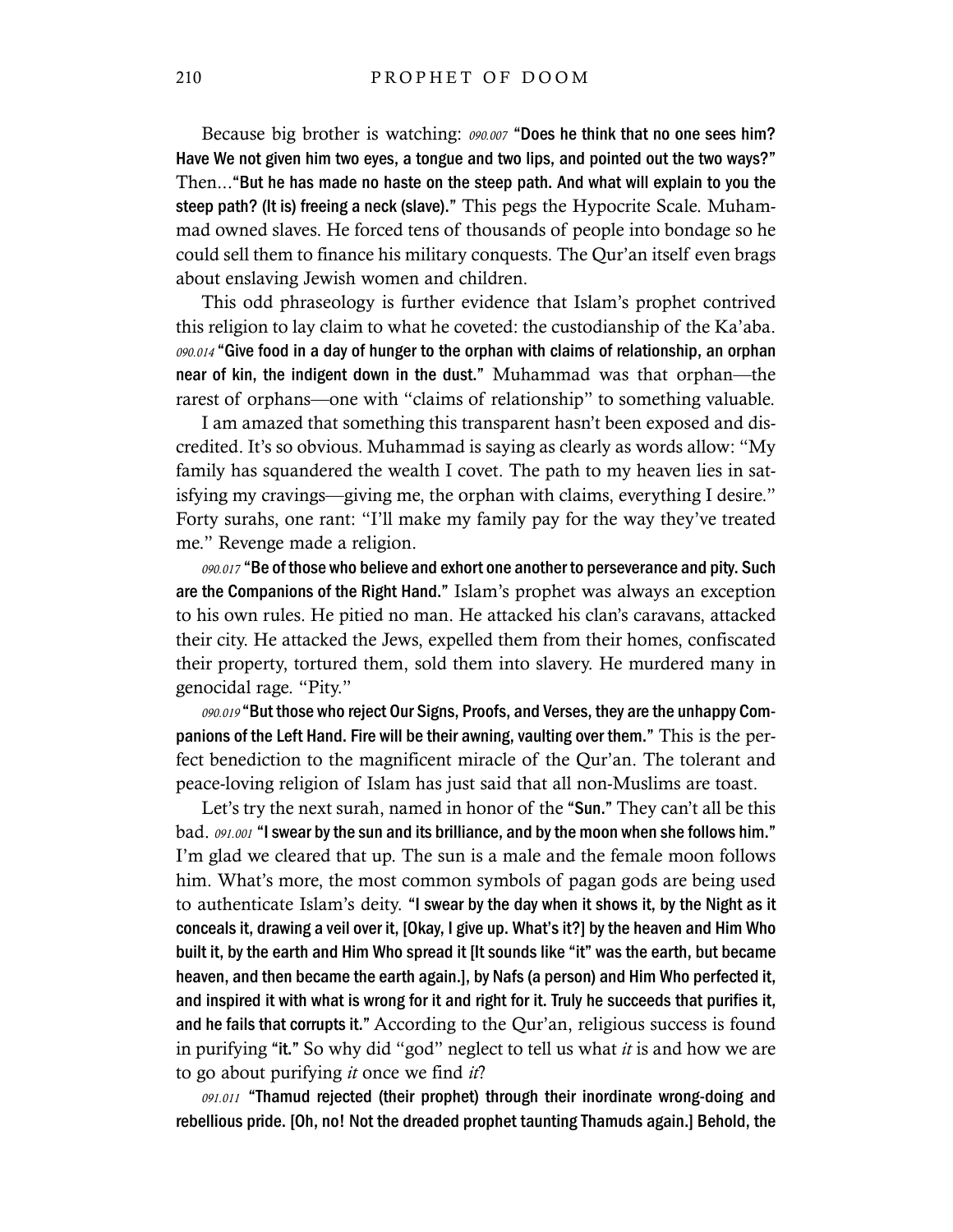most-wicked wretch among them broke forth but the Messenger said: 'Be cautious. It is a She-camel of God! And bar her not from having her drink!'" Islam's god and his prophet have an affinity for she-camels.

*091.014* "But they rejected him as a false prophet, and they hamstrung her." The dark spirit of Islam seldom ventures beyond the texts he stole from the Hanifs and the Bible. Yet each attempt is a credibility disaster. The Thamud are about to be obliterated for the heinous crimes of prophet rejection and she-camel abuse. Islam's troubled troubadour wants his critics to know that his god stands ready to obliterate all traces of them, too. "So Allah on account of their crime, obliterated their traces, doomed them, desolated their dwellings, leveling them to the ground, crushing them for their sin." Don't be messing with the prophet's she-camel.

*091.015* "And for Him, He does not fear the consequences." The benediction to this surah provides us with a haunting insight into the mindset of Muslims. The Islamic god and prophet have no conscience. Pulverizing their critics is all in a day's work. 9/11 was just another day at the office.

In that one man's refuse is another man's food, I would be remiss in not sharing what our distinguished Islamic cleric had to say about the splendor of the 92nd surah. "According to the style of the Qur'an's brief surahs three moral characteristics of one kind and three of another have been presented as an illustration from among a vast strivings of man. Truth has been described in such brief, elegant, and pithy sentences that they move the heart and go down into memory as soon as one hears them."

Such lavish praise is well beyond my meager means. Let's see if the pithy sentences of the next surah move the heart as they elegantly etch themselves into our memories. *092.001* "I swear by the night when it draws a veil, and the day when it shines, and the creating of the male and the female, lo your effort is dispersed toward diverse ends. So he who gives and fears, and accepts the best, We will make smooth for him the path to Bliss." The Islamic deity needs a new speechwriter, perhaps one who is literate. This is gobbledygook. The Islamic god likes those who give and fear and take the best for themselves. But hey, I suppose a confused spirit is better than one fixated on deceit, pain, and punishment.

Unfortunately, Islam was conceived to steal money. Islam is the absence of freedom. Islam's dark spirit facilitates the path to misery. *092.008* "But he who is a greedy miser and is unconcerned, acting niggardly, considering himself free, rejecting, We will make smooth for him the path to misery."

*092.011* "And his wealth will not avail him when he goes down (in destruction)." My daddy could have written this surah. He used to tell me: "There are no Brinks trucks in funeral processions."

*092.012* "Verily We [plural] take upon Ourselves [plural] (to show) the way, and verily unto Us [plural] (belong) the last and the first. Therefore do I [singular] warn you of a Fire blazing fiercely; ["I used to be schizophrenic, but we're better now."] None shall enter it but the most unhappy." The story of unhappy crispy critters entering the blazing fires of hell doesn't sound pithy or elegant to me.